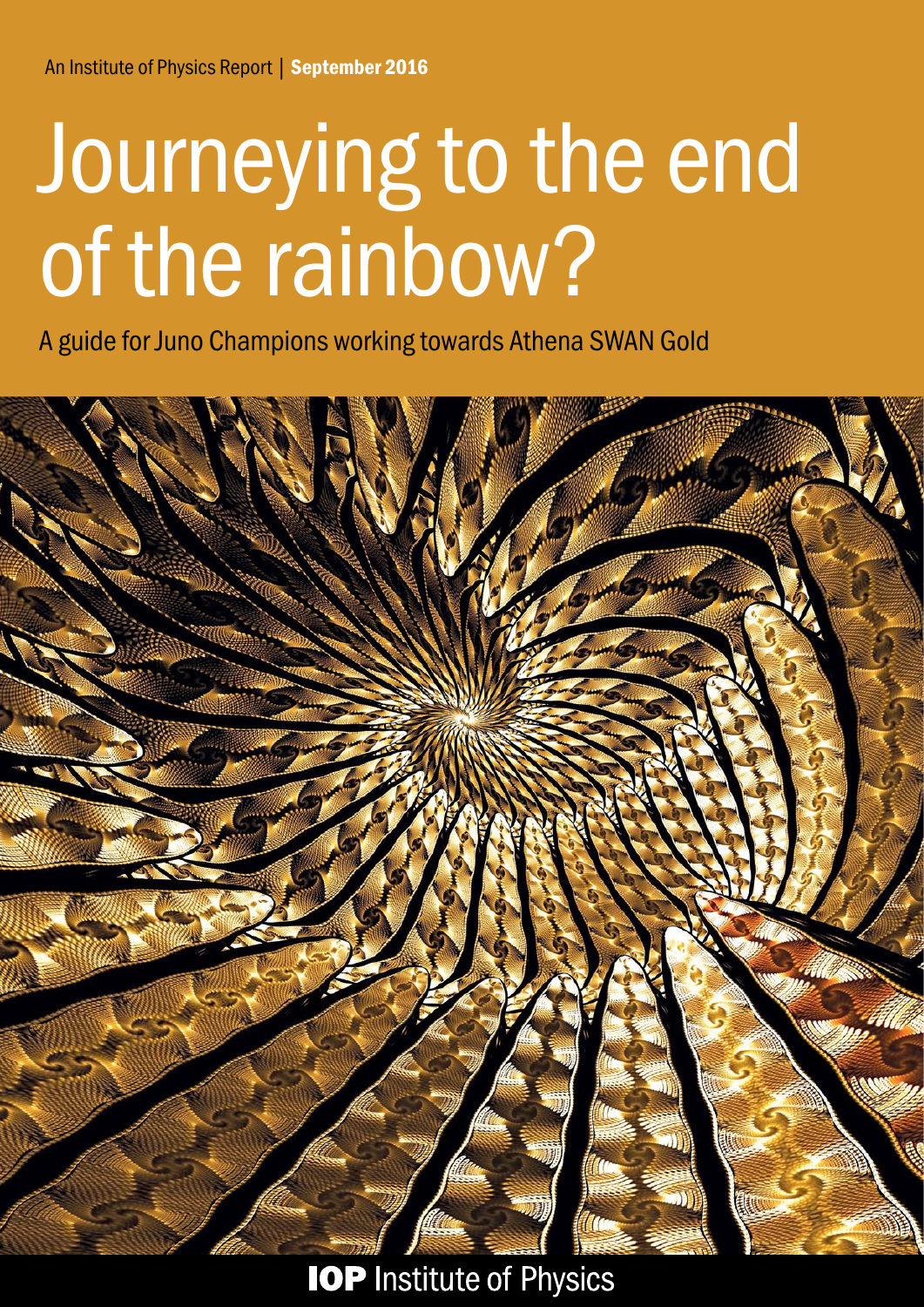The **Institute of Physics** is a leading scientific membership society working to advance physics for the benefit of all.

We have a worldwide membership of more than 50,000, from enthusiastic amateurs to those at the top of their fields in academia, business, education and government.

Our purpose is to gather, inspire, guide, represent and celebrate all who share a passion for physics. And, in our role as a charity, we're here to ensure that physics delivers on its exceptional potential to benefit society.

Alongside professional support for our members, we engage with policymakers and the public to increase awareness and understanding of the value that physics holds for all of us.

Our subsidiary company, IOP Publishing, is world leader in scientific communications, publishing journals, ebooks, magazines and websites globally.

You can help us transform the future of our discipline. Invest in physics today at iop.org/fundraising.

Find out about our strategy for success at **iop.org/strategy**.

### Acknowledgements

Dr Sean McWhinnie of Oxford Research and Policy for initial preparation of material for the report.

Professor Val Gibson, Chair of the Juno panel.

*For permission to use examples of their Athena SWAN Gold Beacon activities:* Imperial College, Department of Chemistry University of Cambridge, Department of Physics University of Edinburgh, Department of Chemistry University of York, Department of Chemistry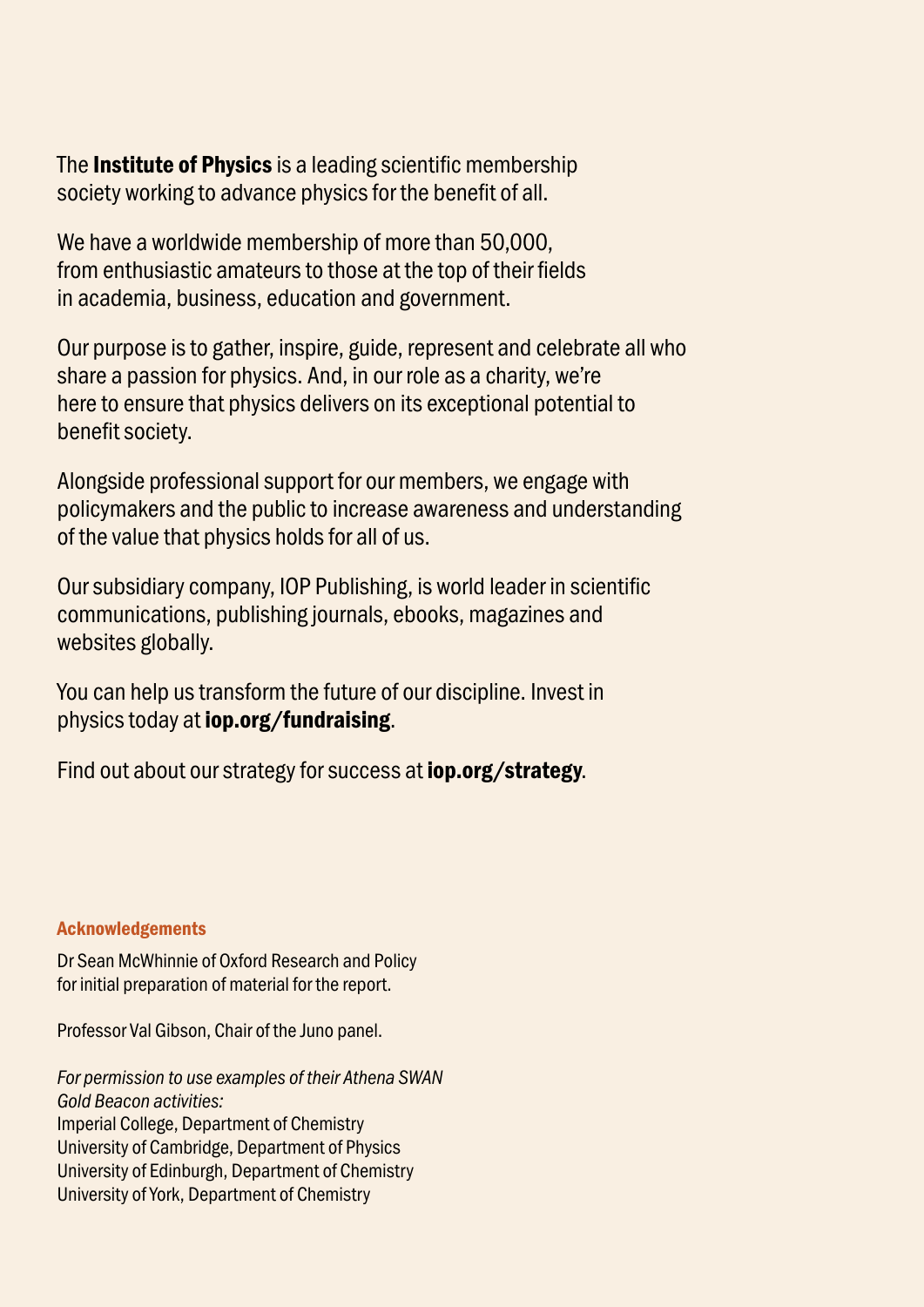# Foreword



The IOP's Project Juno supports physics departments at all stages of their journey to gender equality, and this includes supporting those wishing to achieve Athena SWAN Gold.

Although the expectation is that Gold departments have significantly more good practice in place than Juno Champion/Silver departments, and that good practice is clearly embedded, the Athena SWAN assessment panel doesn't expect perfection. Like Juno, Athena SWAN is a process of continual improvement, and when Cavendish was awarded its Gold, we felt that this was just the start of a new journey.

In order to achieve Gold, a department will need to demonstrate that it has implemented its Champion/Silver action plan, and that it has had positive results and deeper impact. There is also an expectation of having beacon activities in place. We have included examples of beacon activities from other Gold departments throughout this guide, and we hope that this encourages you to think of the types of activities that you are already doing that could also count as beacon activities.

Throughout the guide, we have included as many questions as we can to help develop your thinking further. You may have already considered some of these. As you read through this guide, think about the following:

- If a Juno Panel member walked into your department and asked a member of staff what Juno or Athena SWAN meant to the department, would you be confident they would know what to say?
- If your Juno Chair or lead stepped down tomorrow, would the activities still continue? Will the work withstand changes of management and strategic direction?
- Are senior members of staff actively involved in this work?
- Are important gender equality/diversity targets incorporated into your department's strategy and objectives, and equality responsibilities embedded into job roles?

We hope that you find this guide helpful in answering those questions and that it provides you with a renewed focus and a clear goal as you move beyond Juno Champion.

### Professor Valerie Gibson

Chair, IOP Juno Assessment Panel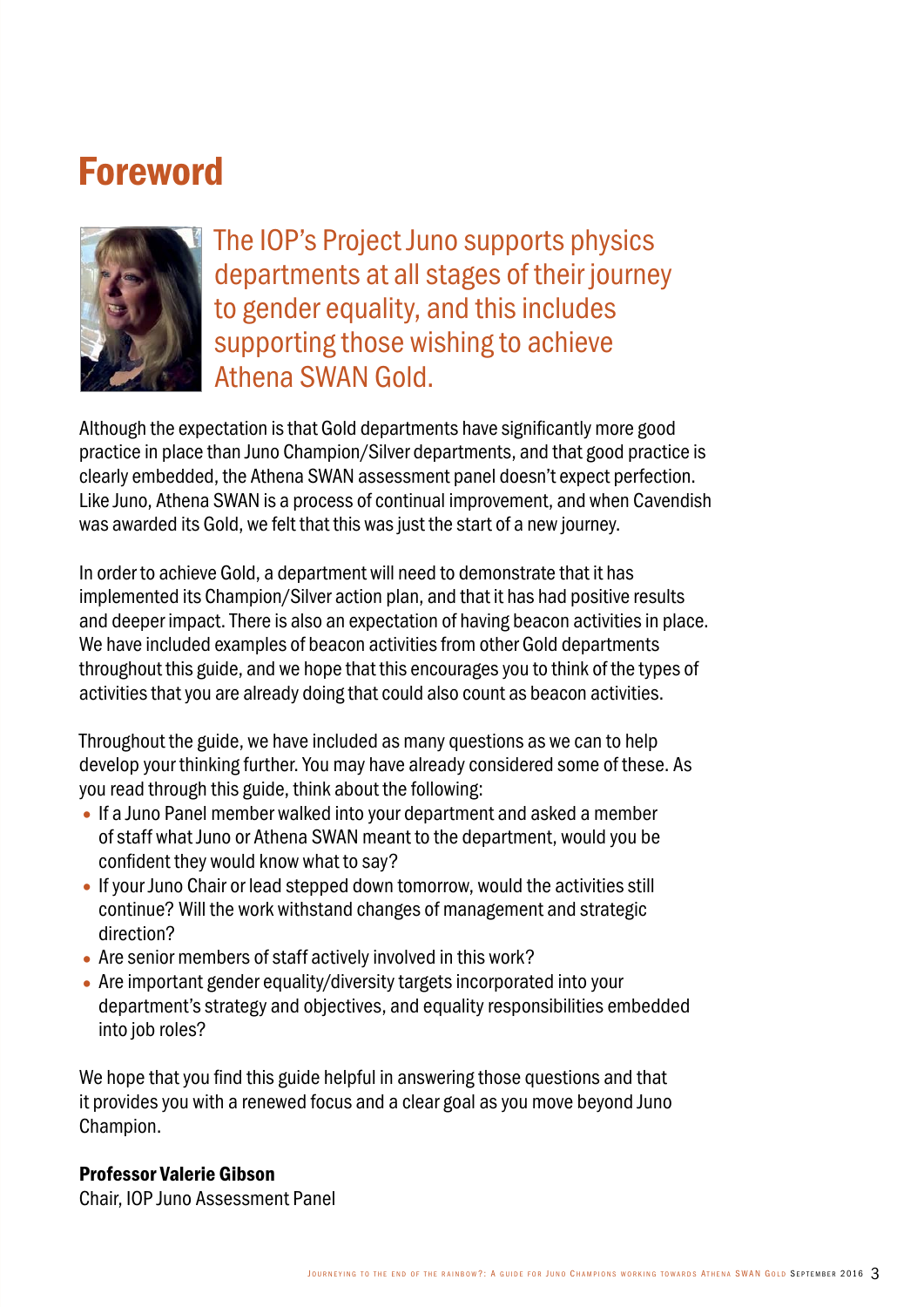# **Contents**

| Gathering your data: going beyond the basics           | $\overline{\mathbf{5}}$ |
|--------------------------------------------------------|-------------------------|
| Student data                                           | 5                       |
| Staff data                                             | $6\phantom{1}$          |
| Research Excellence Framework (REF) data               | $\overline{7}$          |
| Outreach data                                          | $\overline{7}$          |
| Progression pipeline data                              | 8                       |
| <b>Engaging the whole department</b>                   | $\overline{9}$          |
| Engaging with all staff                                | 9                       |
| Support for female students                            | 13                      |
| Thinking about postdoctoral research associates        | $\overline{14}$         |
| <b>Having an impact: implementing your action plan</b> | 16                      |
| Filling out the application form: our top tips         | 18                      |
| A word on word limits                                  | 18                      |
| Describing processes and procedures                    | 18                      |
| Feedback is crucial                                    | 19                      |
| Any other comments                                     | 19                      |
| <b>Beacon activities</b>                               | 19                      |
| Your Gold action plan                                  | 20                      |
|                                                        |                         |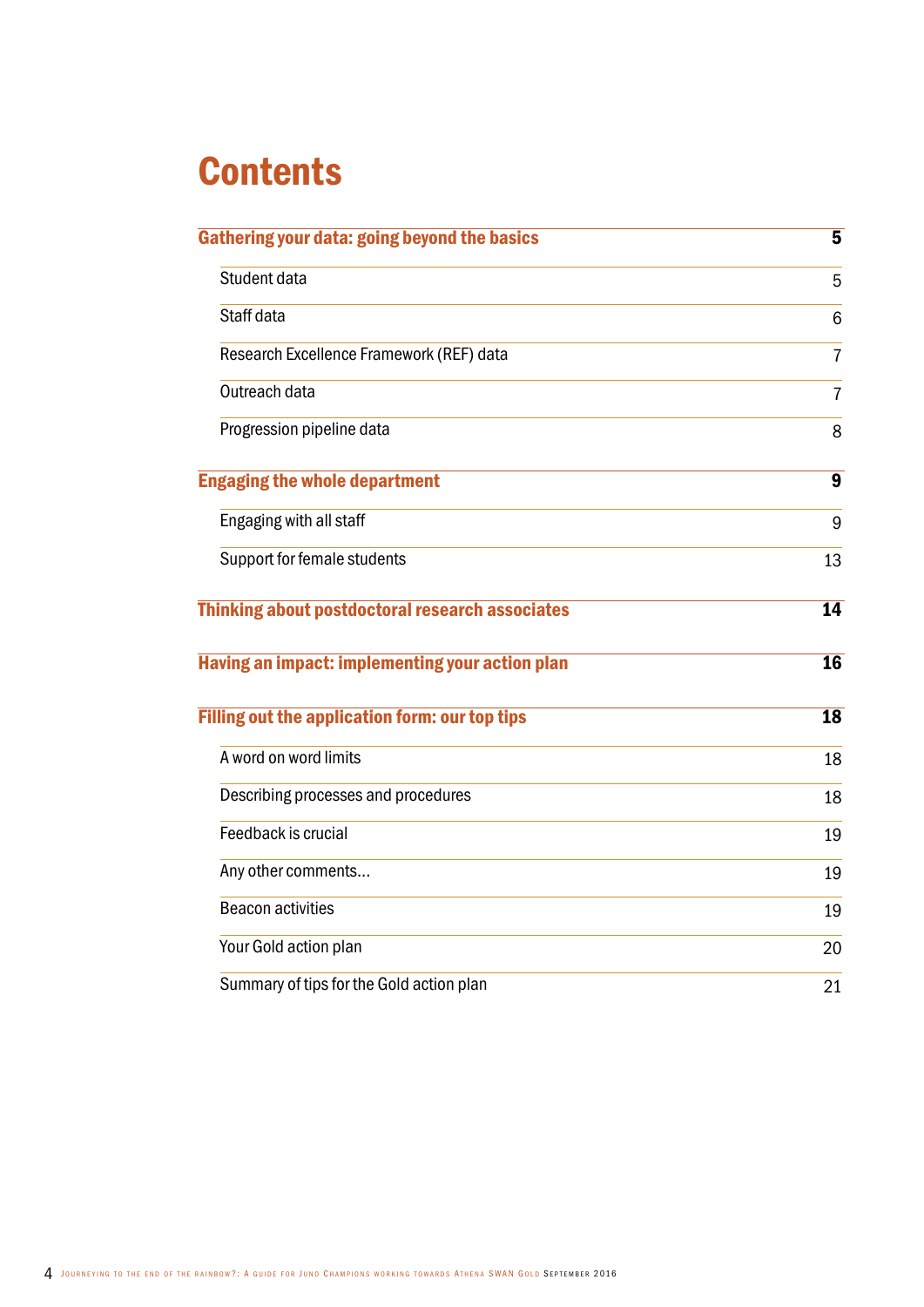# Gathering your data: going beyond the basics?

Athena SWAN is explicit in defining the data that needs to be analysed and presented when an application is made for an award.

While there might not appear to be much difference between what is requested at Silver and at Gold, in reality, the expectation is that for Gold the data will have been examined in much more detail and over a longer period of time – a minimum of five years, and ideally at least seven. Data-collection processes should be well established, and there should not be any gaps in the minimum data required in the SWAN Gold application form. Generally, there should not be any actions referring to ongoing collection and monitoring of standard student and staff datasets, as a department should have already embedded these in its data processes by the time an application for Gold is made.

Benchmarking data against the national data for physics should have been carried out, but it is advisable to make some other comparisons, for example against similar institutions (the Russell Group) or groups of institutions regionally.

Set out below are some questions for discussion and analysis, to consider as the department moves beyond Champion.

### Student data

- Are there differences in the entry qualifications of women and men?
- Do the proportions of students vary by domicile and gender? Are the proportions of female home students what you might expect?
- If there is a foundation course, do different proportions of females and males go on to study physics/astronomy?
- Are there gender differences in module or end-of-year exam marks?
- Does project choice or allocation differ by gender?
- Are there any gender differences in destinations of the undergraduates or postgraduates? Are there gender differences in the likelihood of them staying in physics or other STEM roles/study?
- Are there gendered patterns in the applications and acceptances for PhDs in different research areas?

### **Beacon activity:** Exam question style and performance

The University of Cambridge's Department of Physics carried out a detailed examination of the performance of first-year natural science students in physics. Women did not perform as well as men, and some of this difference appeared to be related to women's confidence in maths. Women were less likely to have taken advanced maths at A-level than men. The department's findings lead to changes to the way that maths was taught – reducing the breadth and increasing the emphasis on problem solving – and led to other departments also monitoring first-year performance. Further work also looked at how the style of exam questions affected performance. The results showed that scaffolded questions improve performance of both genders from all school backgrounds, with women benefitting preferentially.<sup>1</sup> Department of Physics, University of Cambridge

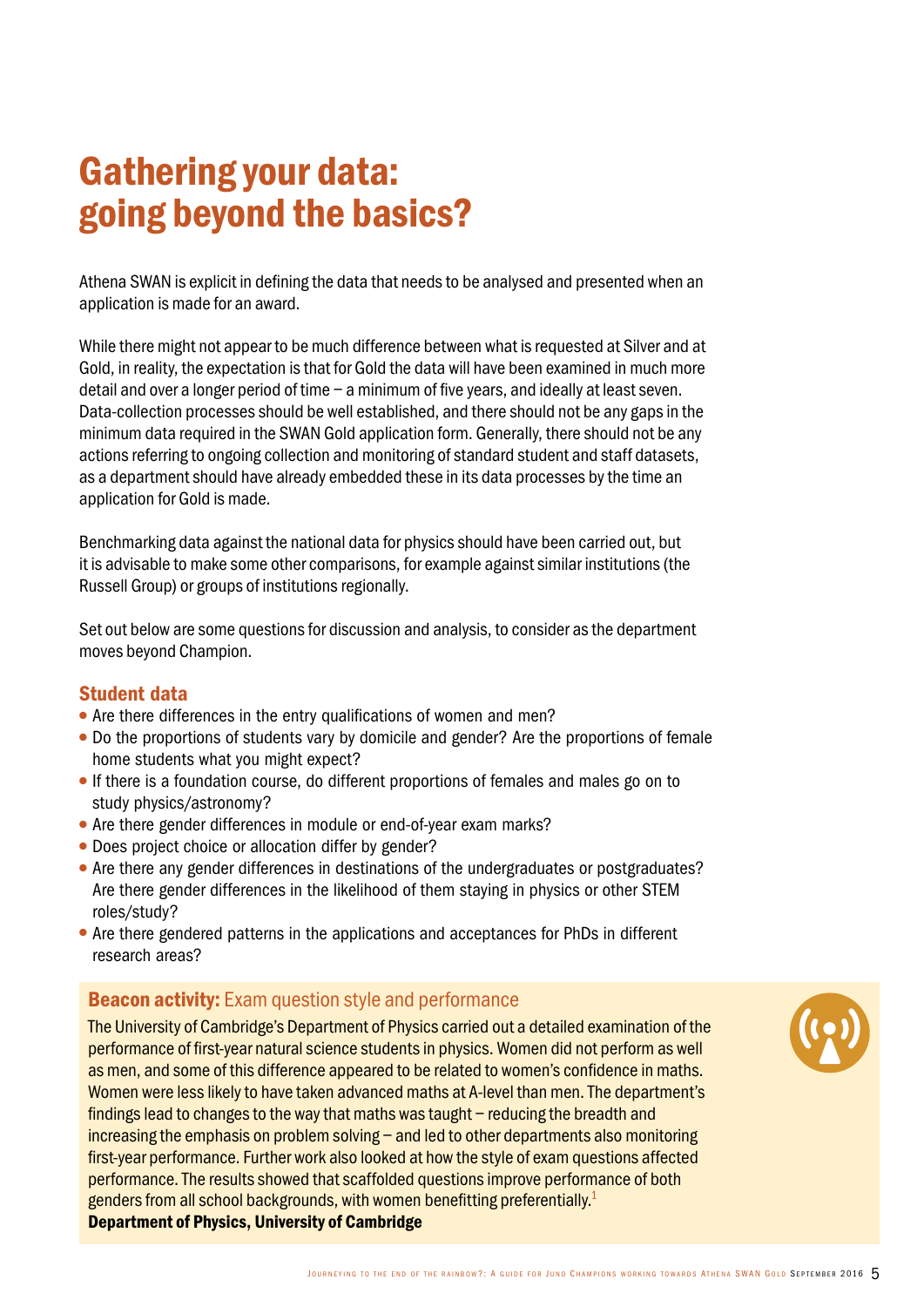### Staff data

- Are there systematic gender differences between staff on different contracts or between staff on open-ended versus fixed-term contracts?
- Have postdoctoral research associates (PDRAs) been considered separately from academic staff to demonstrate that their distinct needs are considered?
- Are the proportions of women and men applying for posts at all levels representative of the current candidate pool? Are they representative of the pool from the level below (ie, do candidates for PDRA posts match the make-up of the doctoral students and do candidates for lecturer positions match the make-up of the PDRA pool in the UK)?
- Are there any patterns related to different research areas or groups?



### **Beacon activity: Staff recruitment**

In the Department of Chemistry at Imperial College, a separate search committee is tasked with identifying and approaching female candidates. It also monitors the proportion of those applying and being interviewed who are female. All non-appointed female candidates are offered individual feedback. Particularly promising unsuccessful candidates are given a mentor within the department to help with future applications; and the intention is that they will be supported in fellowship applications.

Department of Chemistry, Imperial College

● While your department may not directly employ some of its professional and support staff, has it gathered data about them? Has consideration been given about how to demonstrate how the department supports these staff and includes them in departmental activities and initiatives?

### **Beacon activity: Maternity mentor**

The department has assigned a female maternity mentor who discusses pre- and post-maternity arrangements with people requesting maternity leave. The department accommodates requests, consistent with our Child Policy, such as provision of breastfeeding/ expressing facilities and keeping-in-touch days. The maternity mentor provides further support prior to maternity leave and during the return to work period. Department of Physics, University of Cambridge

• Has the department separately analysed data for part-time staff, and explored how they can transfer to full-time contracts in the future?



### **Beacon activity: Part-time working**

All applications for part-time working have been approved by the department, including those where an increase in hours is requested following on from a previous decrease to allow for family commitments (part-time working assurance). Our assurance states that subject to available finances and role availability, the department expects to approve all reasonable requests from full-time staff to move to part-time working and vice versa. (We have disseminated information on the assurance both internally and externally to the university.) It's encouraging to see that the number of academic staff, including males, working part-time has increased at all grades (since 2012, the number of requests for a change in hours is 11 (one male, 10 female) for research staff and eight (two male, six female) for academic staff). Department of Chemistry, University of York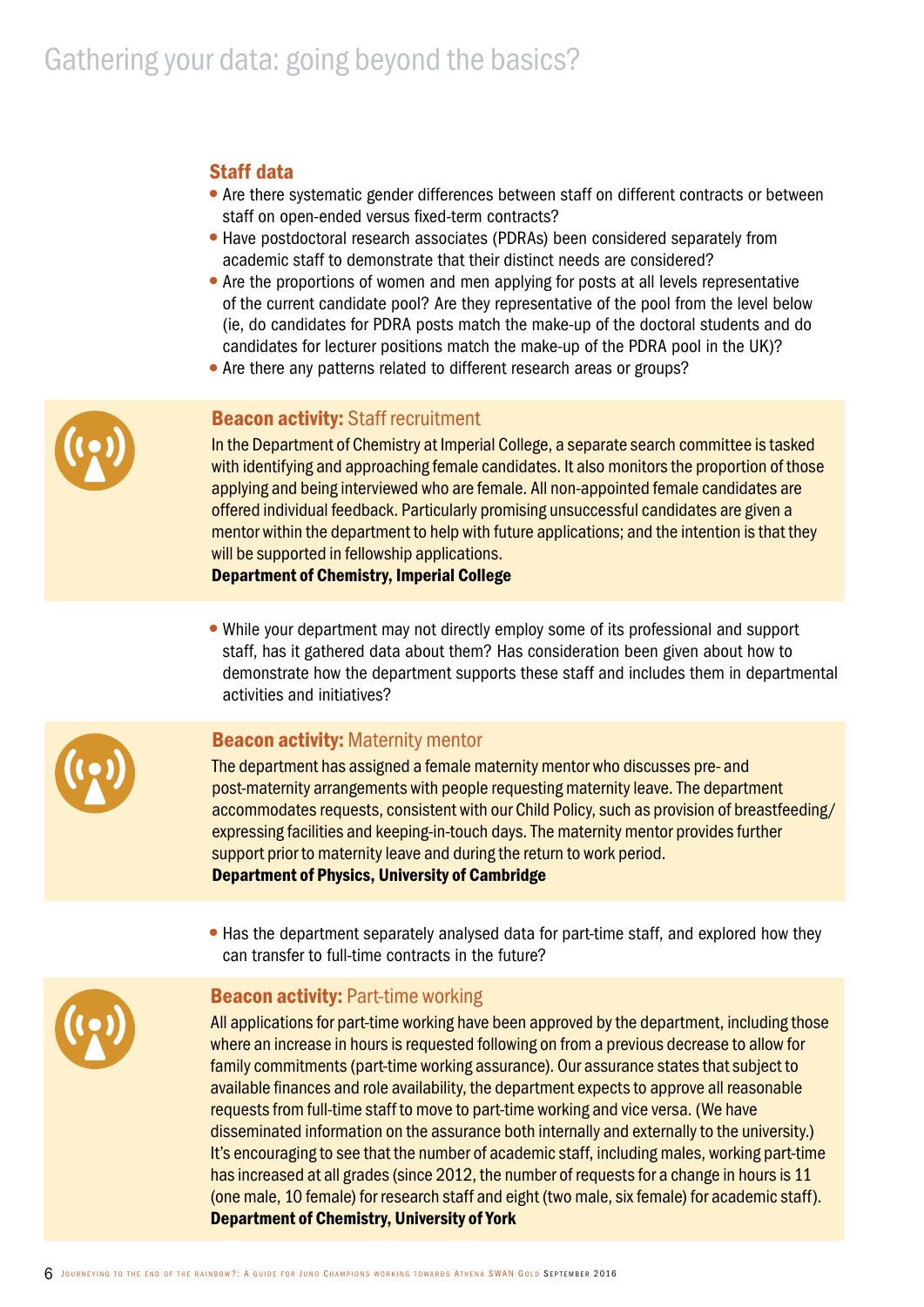### Research Excellence Framework (REF) data

Departments should consider separately the proportions of eligible (category A) women and men submitted to the last REF, and perhaps the one before. At Gold, it is important to demonstrate that action is taken to support staff to ensure that non-submission rates are as low as possible. Departments should outline why staff were not submitted and give the number of those staff who were submitted under special circumstances.

● If a department has relatively low submission rates, what actions are in place to increase these rates in the future?

### Outreach data

Departments are explicitly required to provide data on the involvement of staff and students in outreach activities.

- What outreach activities are staff and students involved in?
- Are any of the department's students involved in STEM ambassador schemes?
- Does the department run any female-only events?
- How is participant uptake recorded?
- How does the gender balance of the participants compare with what might be expected? Can more be done to involve more females?
- How are outreach activities included in workload calculations?
- Is there any evaluation of the effectiveness of the outreach activities?

### **Beacon activity: Outreach programme**

The department runs a very active Outreach programme, directed by a female outreach officer and assisted by a part-time (half-day per week) male outreach officer. The outreach officer received the 2012 IOP Philips Award for her dedication to outreach and contributions to the IOP East Anglia branch. The outreach strategy of the department is to raise aspirations and widen participation of students aged 11–19 by offering a diverse range of activities, mostly for schools in East Anglia and the South East, and increasingly reaching all areas of the UK. Numerous events are run throughout the year by the department and individual research groups, relying on the support and contributions of academic staff, researchers and students. Contributions vary from hour-long lectures to practical demonstrations and experimental support and are recognised as essential transferable skills in researcher and postgraduate training programmes. In all events, we expose participants to our female lecturers and demonstrators.

Of particular note are two schemes that specifically address the "girls into physics" issue: The work experience scheme, where we target high-achieving local pupils (especially girls) who have a real desire to study physics; over the last four years, 25 (44) girls (boys) have been supervised by 26 (43) women (men); and

The Newnham Women in Science project (linked to the all-female Newnham College), which links the department with under-represented groups in Cambridge and the London boroughs. Department of Physics, University of Cambridge

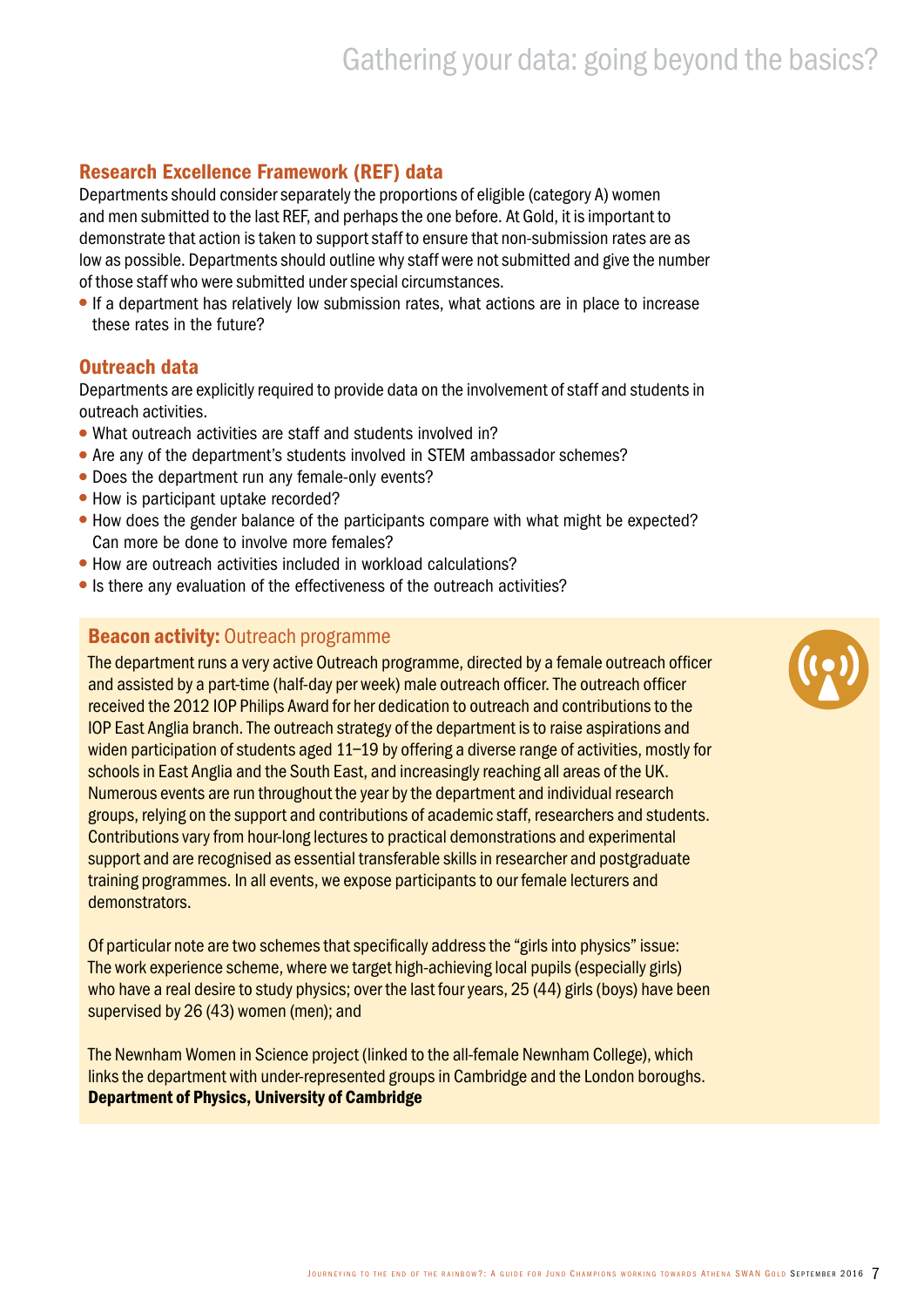### Progression pipeline data

Departments are expected to compare explicitly the data on the proportions of women at undergraduate, Postgraduate taught (PGT) and Postgraduate research (PGR) levels.

- Do the data suggest that the proportion of female students falls from undergraduate to PGT and PGR levels? How does your pipeline compare with the national pipeline in physics?
- If your department offers astronomy at undergraduate and postgraduate levels, can separate physics and astronomy pipeline data be analysed?
- Has the department's pipeline changed over time?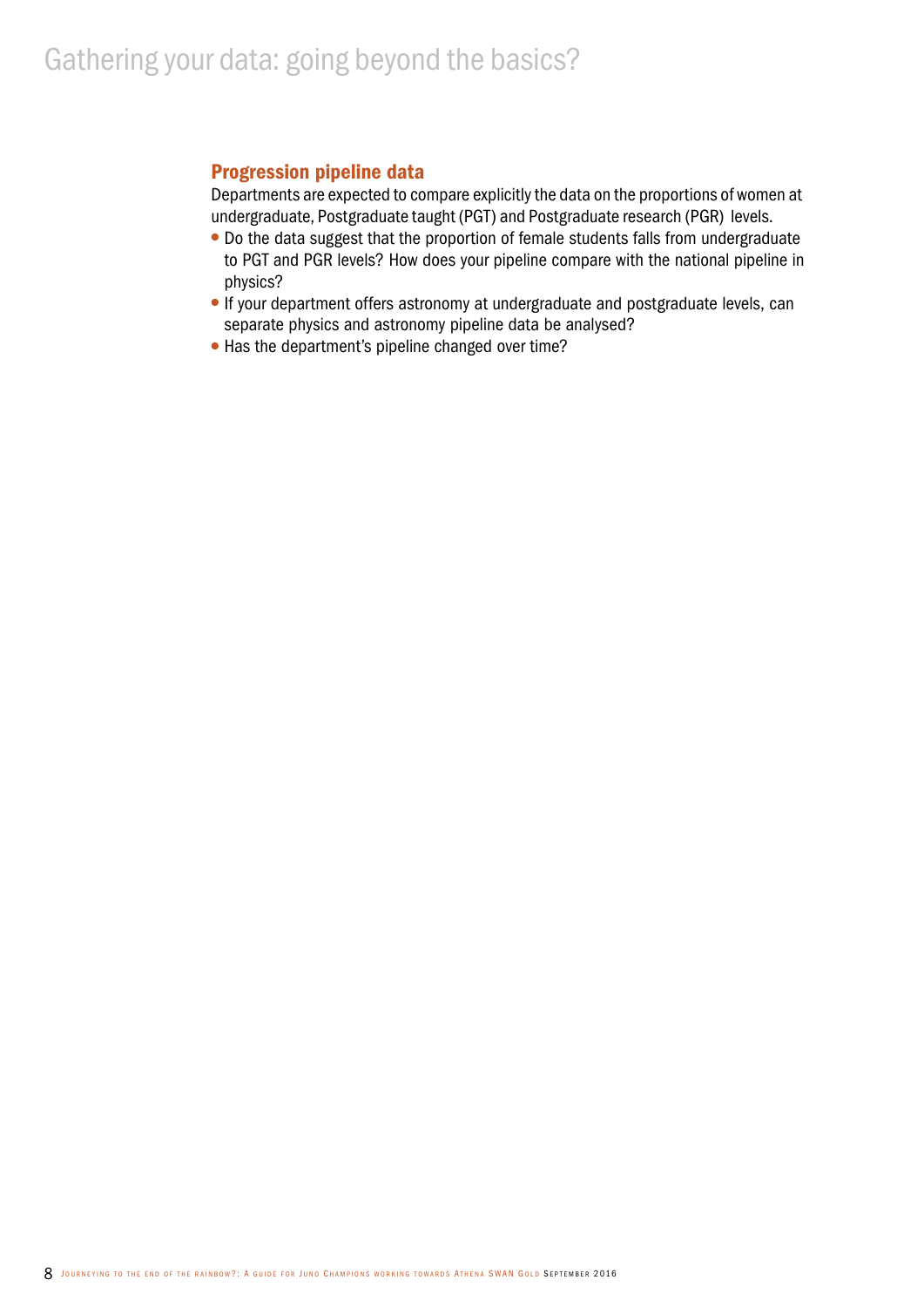# Engaging the whole department

The key to progressing to Gold is demonstrating that the whole department is engaged in this work, even if not everyone is actively involved, and to demonstrate real embeddedness across the department. It is vital that all the work for delivering on the action plan does not simply fall on the Juno/Equality and Diversity (E&D) Committee or your Self Assessment Team (SAT).

One of the biggest challenges of working towards Athena SWAN Gold is how best to engage all staff in the department and demonstrate that engagement.

Ask the questions:

- How will a PDRA know anything about the departments' Athena SWAN/Juno activities?
- Are all staff at least aware of Athena SWAN/Juno activities?
- What qualitative survey data are available that will show what staff and students think of the changes to processes and procedures?
- Do staff report that they are happier, that they understand processes better, and that they have a better work–life balance?

In smaller departments it may be easier to demonstrate staff engagement, but this may not be the same for PDRAs. In larger departments, it may be harder to communicate to the whole staff body let alone demonstrate that staff are all engaged.

The department should carry out surveys of staff and student opinions covering the main processes and procedures, and also cover issues around culture and well-being. Ideally, surveys should be timed to fit in with the department's Juno/Athena SWAN applications, rather than a specific schedule, in order to include an up-to-date analysis of the most recent survey. When designing and running surveys, the department should bear in mind the importance of collecting opinions of PDRAs and of professional and support staff. Also, particularly large departments should try to distinguish between research groups, where anonymity allows.

### Engaging with all staff

A department may have already expanded the remit of the SAT or Juno committee to deal with equality and diversity more generally, and to deal with general working conditions and welfare issues. It's a good idea to get the message out to all staff that the committee is interested in improving the working practices for all staff – not just for women and not just for academic staff. A department should be aiming to demonstrate that all staff are happy with the support in place and that their feedback has been taken on board.

SATs could organise a regular cycle of coffee mornings to make their members available to discuss equality and diversity issues with staff; and more formal events to discuss and consult on specific issues. They should ensure that senior managers in the department are visibly involved in these.

As well as holding discussions for specific staff groups, such as recently appointed staff, try to invite all members of staff to at least one discussion group in the run-up to a Gold submission. If there is an awareness that specific groups are disengaged with this work, try to meet them to explore how to engage with them better.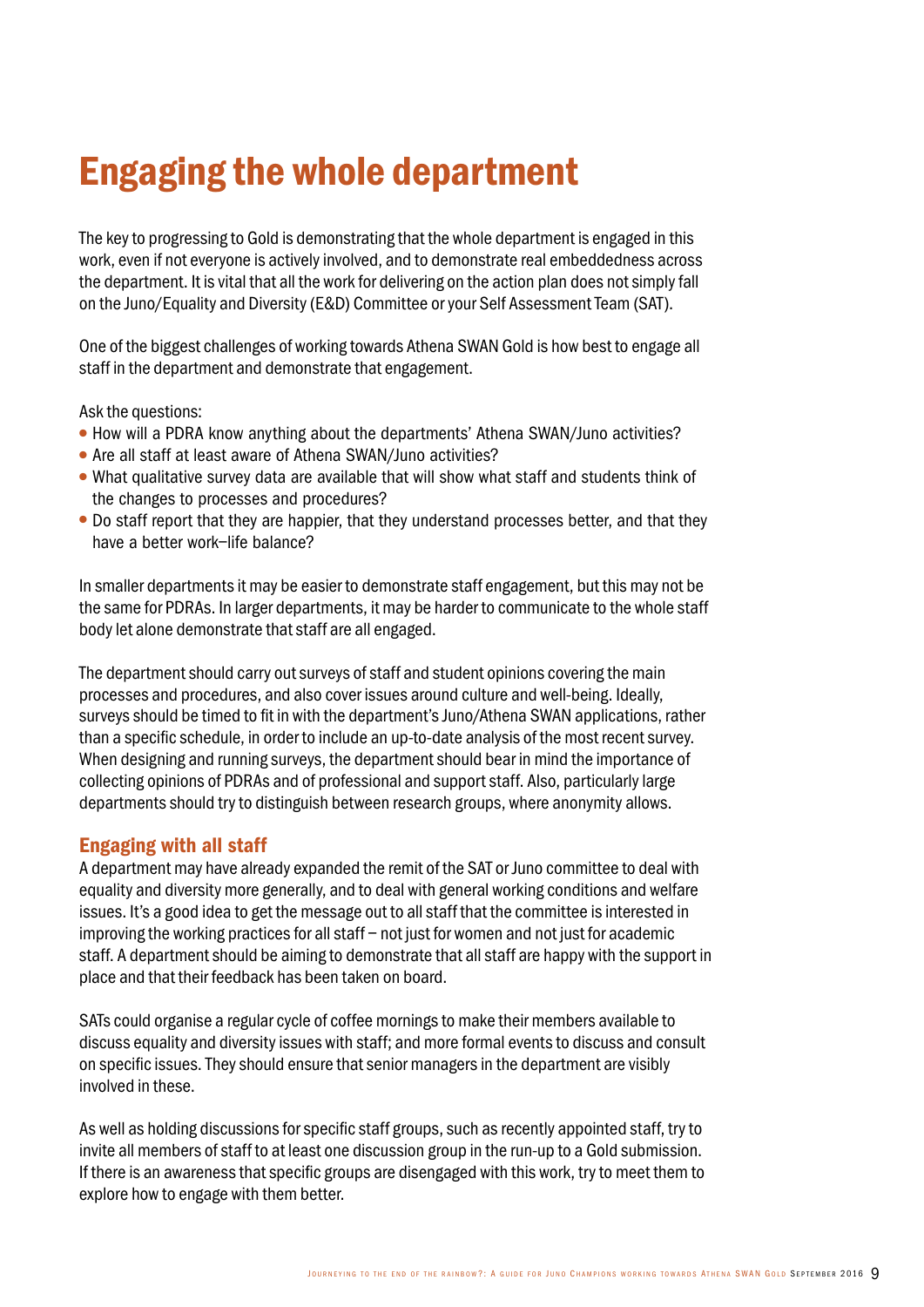The following discussion points could be used for engaging with all staff, either through focus groups, at an all-staff meeting, or even at an away day:

### Departmental values

Start working on defining departmental values. An agreed set of values could be developed, involving all staff in the department in the work. Think about how a new member of staff would know what the standards of behaviour are.

- Is everyone in the department treated with respect?
- Do staff know what to do if they have concerns about the way that they are being treated?
- Where is the policy on harassment and bullying?

### Appraisal or staff-development review

Appraisal or review is one of the areas where it is expected that there will be a comprehensive system in place in which all staff, including PDRAs, undergo regular review or appraisal.

- What is the take-up of appraisal or review and does it differ by gender?
- What training is in place for appraisers and appraisees?
- How can it be ensured that the process allows for consideration of how personal circumstances might have affected someone?
- Is there a mechanism in place to ensure that the department follows up issues and delivers training?
- Is the review process different for staff at different career stages?
- How does the department involve staff in feeding back views of the process?
- What are the perceptions of the process?
- Do staff value appraisals or reviews?
- Is preparation for promotion covered during the process?

#### Support for new staff

Think about the support that the department provides for new members of staff and ask staff for feedback on the support that is available. This goes beyond having a simple induction process with a checklist.

Think about and discuss what support there is in place for new lecturers.

- Do they have reduced teaching and administration loads that gradually increase over two or three years?
- Do they have a comprehensive training package?
- Is there specific support for writing grants or publication writing?
- Are checks in place to monitor the uptake of what is on offer, to collect feedback from staff, and to highlight findings from this feedback?
- Does the department encourage staff to join professional bodies and to take part in their activities as part of their development?

#### Supporting career progression

Departments often concentrate on the promotions process itself, but they should also take time to consider how all staff members' career progression is supported.

- How does the department encourage staff to take up faculty, university management or committee roles? Are there opportunities for junior staff to develop into committee roles?
- Is there support for more senior staff to work towards gaining a chair?
- $\bullet$  Is there a leadership development scheme, such as the Leadership Foundation's Aurora<sup>2</sup>, for female staff?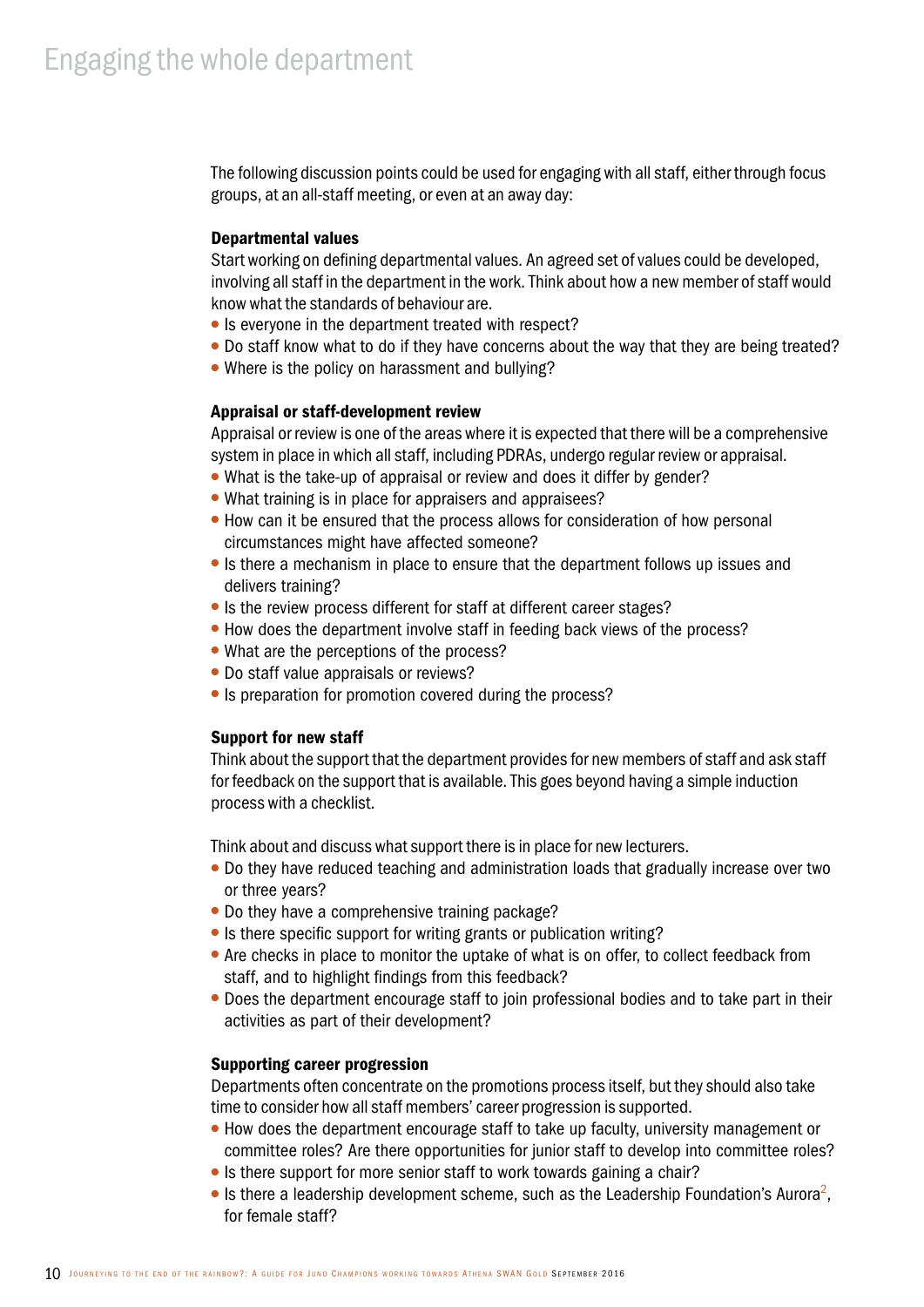### Engaging the whole department

- What systems are in place to help staff develop successful research grant applications? Are there formal or informal systems in place to review draft grant applications? Do grants have to be "approved" before they can be submitted? Where there are informal systems, are there any checks to ensure that staff actually take advantage of the support?
- Does the department have any support in place for staff whose success rates are particularly low? Has the department any mentoring or similar support schemes in place to help get staff members' research back on track?
- What training is mandatory in the department? Does the department go beyond the standard university equality and diversity training to help staff understand the challenges faced by physics? What monitoring is there of the take-up of this training and its quality?
- How are the training needs identified and followed up as part of the appraisal process? Do you have records of the training that staff take? How is the effectiveness of training evaluated?
- Does the department routinely identify individuals whose careers may have "flat-lined" and put in place a support package to try to boost their research careers?
- How do you support the career development of your teaching-only staff? Have you any examples of your teaching-only staff applying for promotion successfully?
- What about training for professional and support staff?
- Are staff happy with the support that is in place?

### Career breaks and returners

A successful application for Gold will require departments to have comprehensive packages of support in place for women before, during and after maternity leave. With the introduction of shared parental leave, this is becoming equally important for men. Even if nobody has taken a career break for several years, the department should still review the available support and how it's managed.

### **Beacon activity: Fellowship award**

The Chemistry Department automatically applies to the Elsie Widdowson Fellowship Award for all academics taking maternity leave. The fellowship provides 50% funding from Imperial College to relieve the academic of any teaching or administration duties for 12 months after their return, allowing them to focus solely on their research. How the money is used is discussed and agreed with the member of staff. Usually, it is used to employ or pay current staff to take on teaching or administrative duties. The paperwork is coordinated by the department operations manager who is the owner of the process (not the academic). This means that staff has support packages tailored to their specific requirements. The women that have been awarded the fellowship will be making full submissions to the upcoming REF, and both have recently been promoted to professor, indicating that the research and career progression of these women has not been adversely affected. Comprehensive support for women before, during and after maternity leave is now the norm in the department. Department of Chemistry, Imperial College

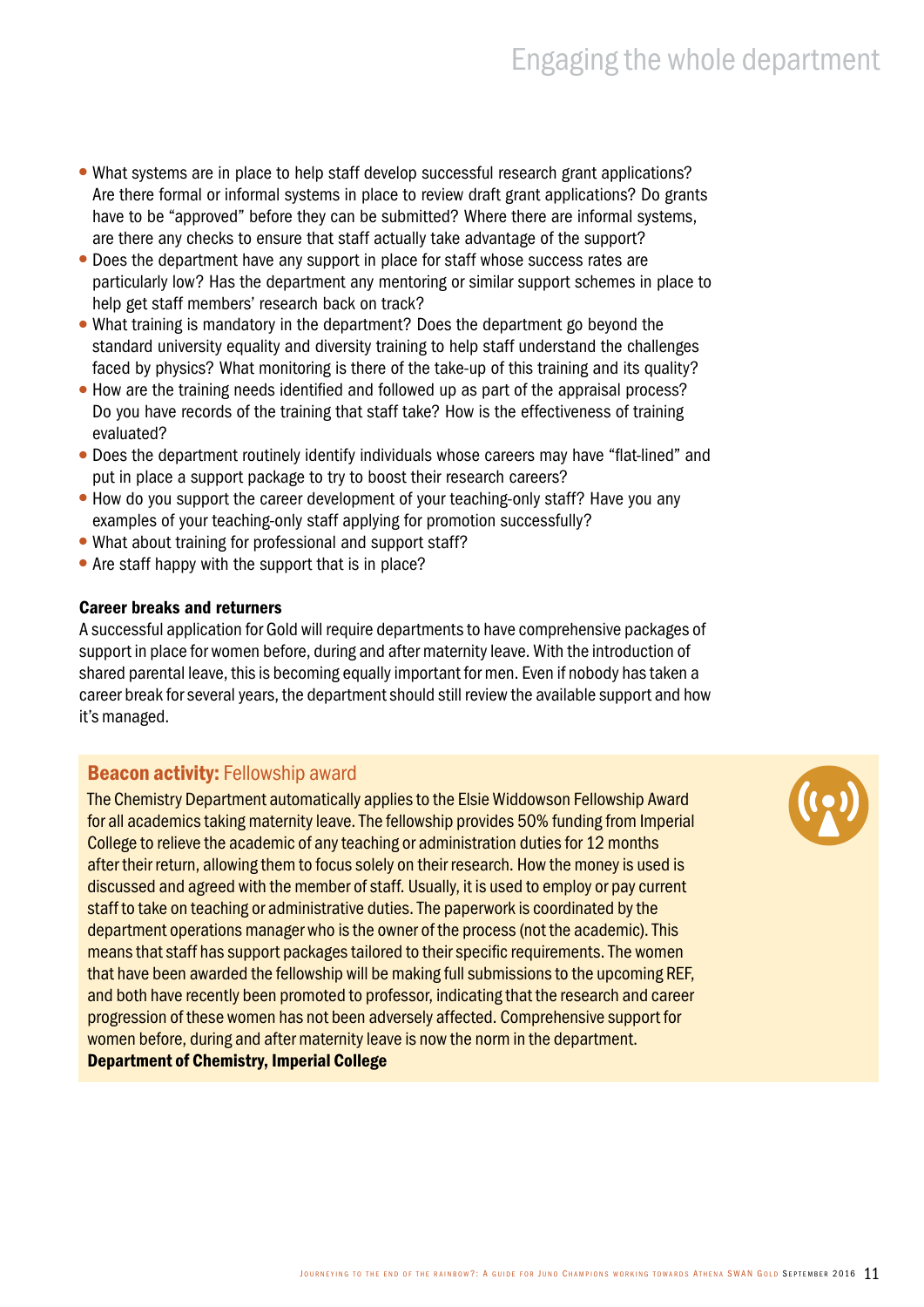### Staff leavers

It is valuable to record the reasons for leaving and where they move on to. In the main, staff either retire or move on to academic posts elsewhere but is there any evidence that men or women leave academia?

- Do you conduct exit interviews? What happens to the exit interview information? How is it used to review processes?
- In the case of PDRAs, do you know where they move on to and what they do? Are there any gendered patterns? Are there patterns that relate to different research groups?

#### Monitoring HR policies

The best way to monitor issues such as equality, dignity at work, bullying, and harassment is through anonymous surveys. For example, staff should be asked if they have been subjected to, or witnessed, any instances of bullying or harassment. In doing so it may be useful to outline exactly what constitutes bullying and harassment. It is also valuable to have asked staff whether they have been subjected to, or have witnessed, any discrimination on the basis of any protected characteristic.

- Are there any clear differences between the responses of women and men? If there is any clear evidence of harassment, bullying and/or discrimination, have you got actions in place to tackle this?
- Does the institution have means by which staff members can discuss issues confidentially, perhaps with a member of HR staff? Are there means by which instances of bullying, harassment or discrimination can be reported anonymously, albeit on the understanding that anonymous reporting may not enable any action to be taken?
- Does the department check that doctoral students are not subject to any bullying, harassment or discrimination? Do all supervisors treat their doctoral students well? What about taught postgraduates and undergraduates?
- How would the department monitor the consistency of grievance or disciplinary procedures?
- Does the department have an assigned HR staff member? How does she or he work with the department?
- How does the HR department communicate policy changes to departments and managers?
- How are new line managers brought up to speed with relevant processes and procedures?
- What kind of training is available? Is this training compulsory for new managers?
- How does the department check that staff undertakes the training that they need?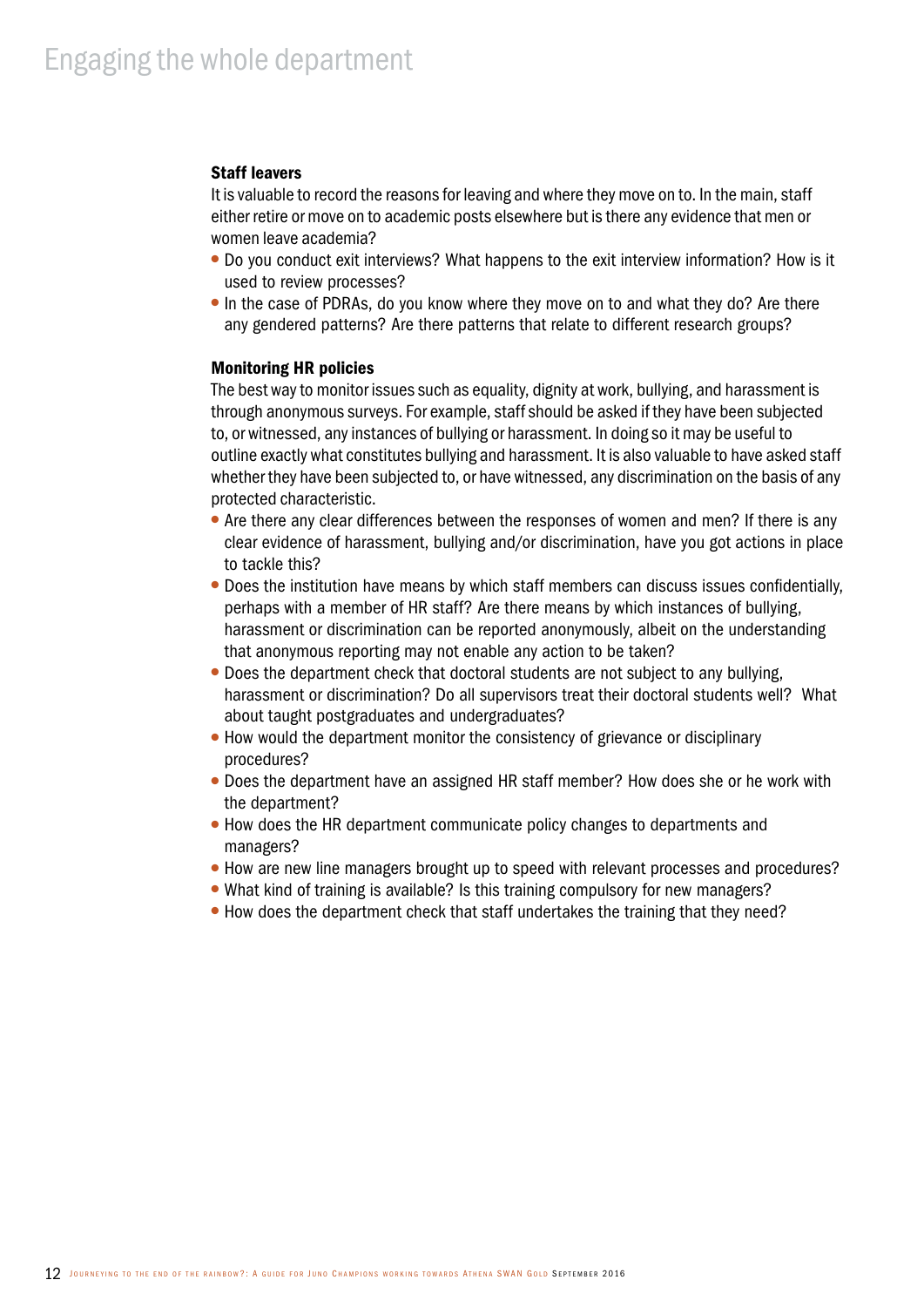### Engaging the whole department

### Support for female students

Many departments find it difficult to identify what they can do specifically to support female students for Athena SWAN applications. It is difficult to know, for example, if the undergraduates understand what being in a Juno Champion or Athena SWAN Gold department means. As your department works towards Gold, it is important to highlight the support for female students both pastorally and in terms of careers advice.

- Can female students request a female tutor if they wish to have one?
- Is there a women's officer in place that female students could see if they wished?
- Is any consideration given to the makeup of tutorial groups to avoid solitary women being in a group otherwise made up entirely of men?
- What are the department mechanisms and processes to deal with any harassment issues?
- Are any events held to encourage young women to pursue careers in science/physics?
- If there are university women in science activities, does the department actively promote them and do female students regularly attend them?

For postgraduates, think about the general arrangements for supervising doctoral students.

- Is there a second supervisor system, and are students encouraged to see them?
- Is there a member of staff with specific responsibility for the progress and development of doctoral students? Or for female doctoral students?

Take note of the recommendations and issues raised by the Institute's report Gazing at the Future<sup>3</sup>. Consider whether there are any issues specific to the research group that might disproportionately affect female students. As with the other student groups, also consider careers advice and support for female doctoral students.

Consider how feedback is collected from students on support mechanisms, what that feedback tells the department, and how the department acts on it.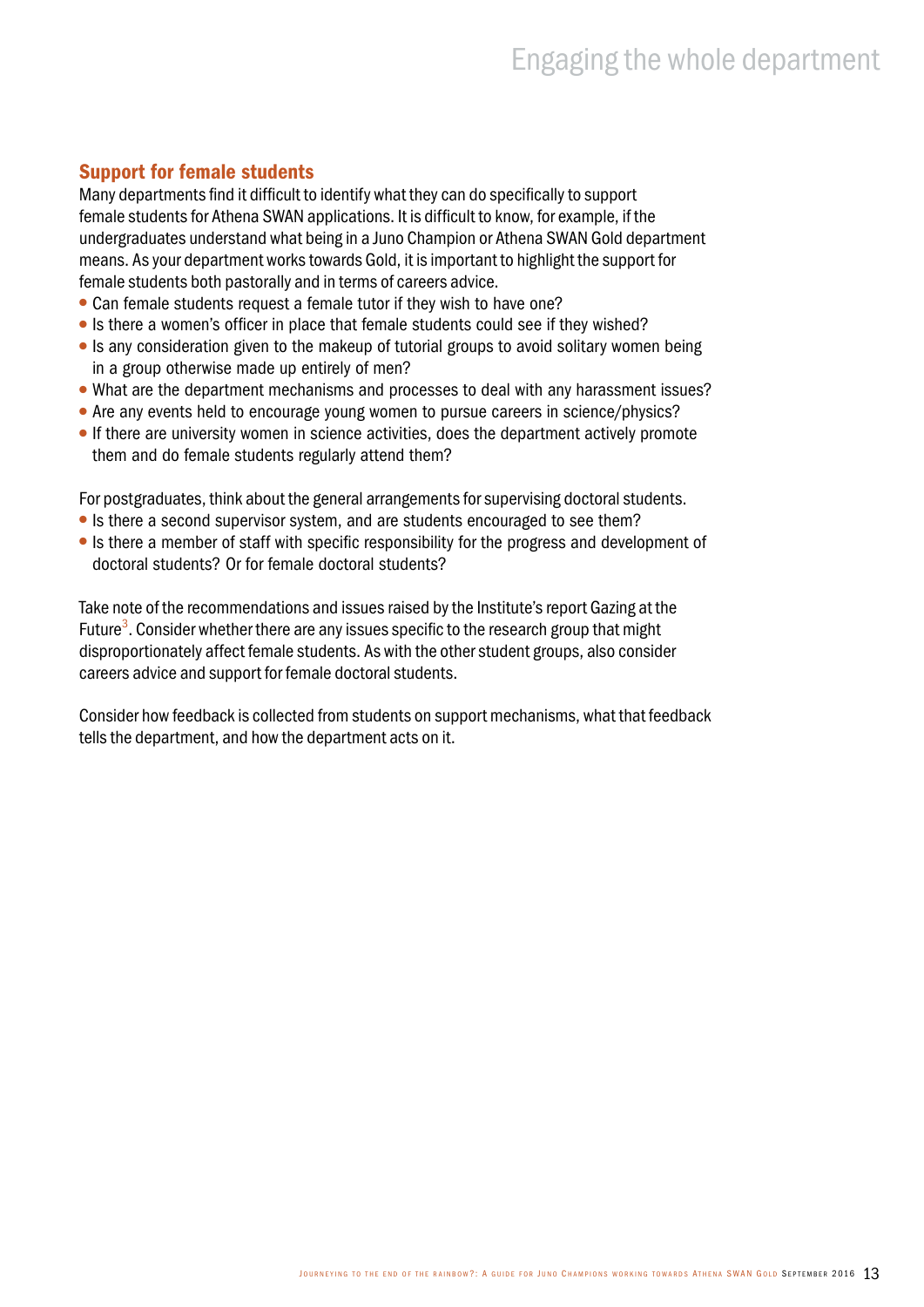# Thinking about postdoctoral research associates

At Gold level, a department should be aware of the needs of PDRAs and have some structures in place to meeting these, rather than just using the same support structure that is in place for academics or even students. The best departments ensure that PDRAs are fully integrated into departmental structures and that they have access to training and development. Most departments will, by now, have a Postdoc Forum or equivalent, which often has a small budget and sometimes has a delegate from the academic staff. Maintaining momentum with the forum can be difficult, particularly with turnover issues, but the department can encourage this by ensuring that it's resourced adequately and that there is a mechanism for ensuring that any issues raised are acted on. Momentum can also be tricky if all the immediate issues for PDRAs have been solved.

For PDRAs, data should be examined to check whether there are differences in the turnover rates for women and men. Do you know whether any PDRAs have resigned before the end of their contracts? While the majority of PDRAs will be in roles funded by grant income, it is important to understand whether there is any gender differences in the likelihood of staff having their roles' funding extended.

It is important that PDRAs are appraised and that the appraisal or review scheme is adapted for their needs. For example:

- Does the timing of the PDRAs' appraisal fit in with their contracts, rather than all appraisal meetings being held at the same time of year?
- Has the department given thought to providing an appraiser independent of the PDRA's Principal Investigator (PI) so that the meeting truly focuses on development?
- What monitoring is there of the quality of the PDRA appraisal?
- How are the PDRAs accessing independent careers advice?
- Are all PDRAs encouraged to attend national and international conferences?
- Does the department provide funds for conference attendance if required?
- Are PDRAs encouraged to undertake teaching duties if they wish to?
- Is there training available for PDRAs who wish to teach?
- Are the views of PDRAs collected and used to adapt and improve provision?
- Does the department know the destinations of its PDRAs?
- Are PDRAs included in the department's workload model?
- Is promotion covered during PDRAs' appraisals? Are there discussions of PDRAs' career ambitions and how these can be achieved?

One question that departments need to think about is specifically what advice is given to PDRAs about the likelihood of obtaining a permanent academic position. Objective feedback on this issue is often valued. Sometimes, PDRAs genuinely do not know whether they have a good chance of landing a permanent academic position and would appreciate some guidance as to whether they would be wise to pursue this option. The IOP has carried out research on this and recommends reading its report Mapping the Future: Postdoctoral Researchers' Experiences and Career Intentions<sup>4</sup>.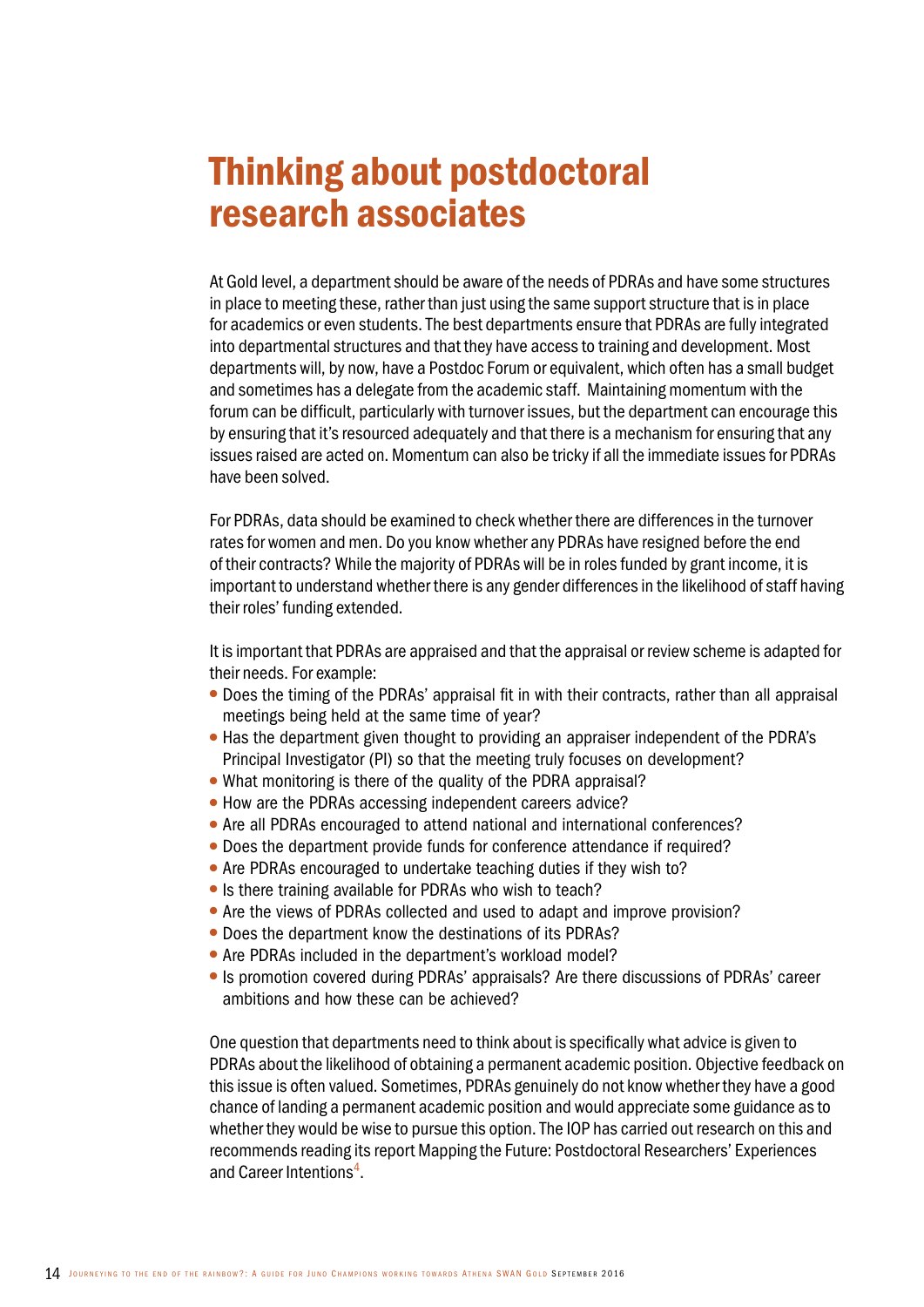### **Beacon activity:** Networking for female researchers

The recognition of the drop in percentages of females mainly at postdoctoral level prompted the organisation of a networking event aimed predominantly at young female researchers (postgraduates and postdocs) but open to all members of staff. This was initially planned to take place within chemistry but was extended to incorporate all schools within the College of Science and Engineering under the prompting (and with the financial support) of the head of college. The first event took place on 20 April 2012, hosted by the School of Chemistry. The written feedback is currently being evaluated but the overall impression and oral feedback received on the day was very positive. The event consisted of a series of talks by distinguished invited female speakers in the morning ranging from scientific general interest talks to personal biographical talks; events to encourage networking such as "speed-dating" and poster sessions and discussion break-out sessions in the afternoon where a range of topics of relevance to women in academic careers were discussed and a number of problems and potential solutions presented. Eighty participants signed up for this event with representation from all schools. It is intended to make this an annual event. Issues raised at the break-out discussions will inform our action plan.

Department of Chemistry, University of Edinburgh

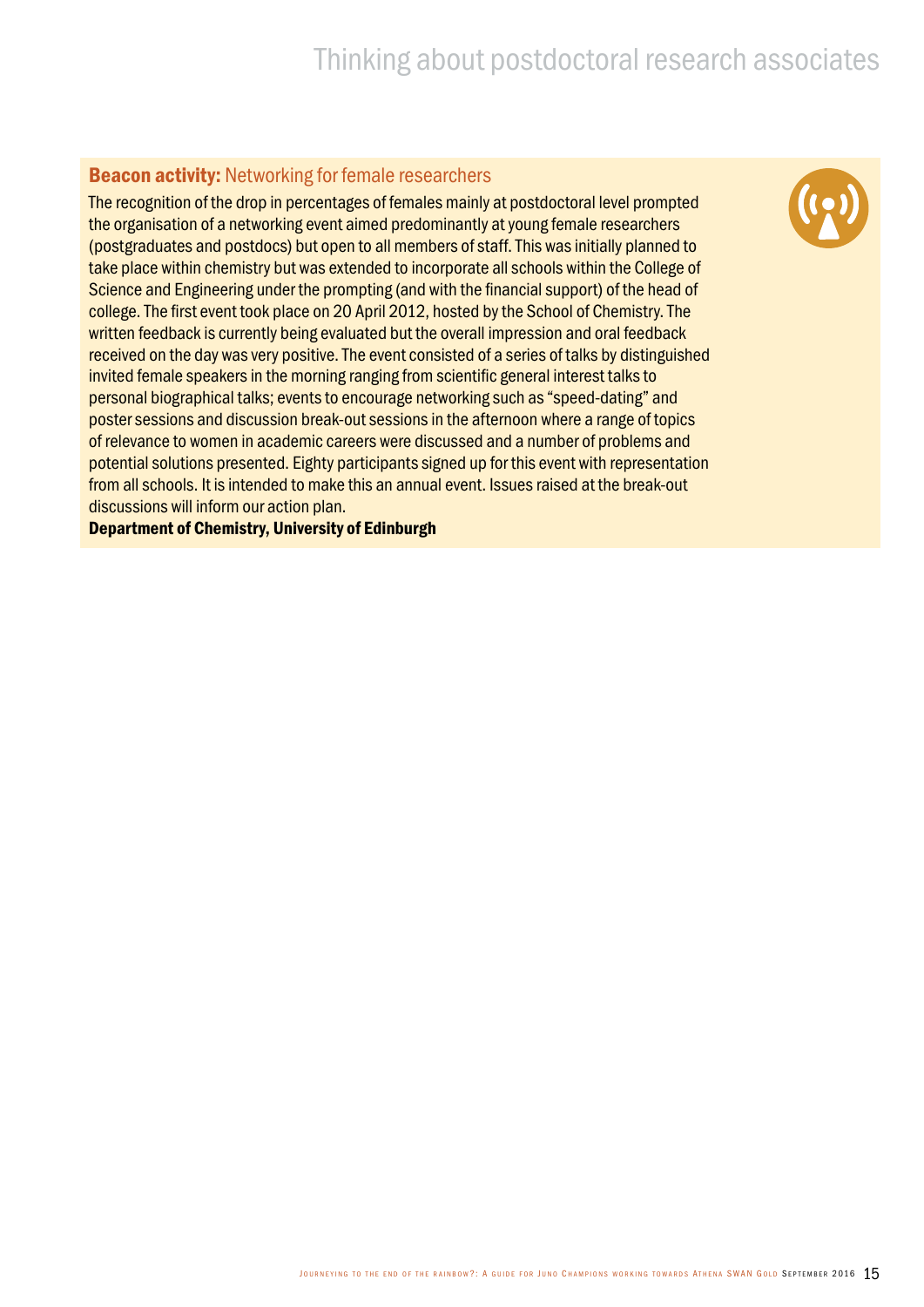# Having an impact: implementing your action plan

At Gold level, the assumption is that a department has already made significant progress in implementing good working practices. Increasing the proportion of female academic staff or students will take some time, but the department will need to evidence the steps being taken in terms of changes to processes and procedures, and in undertaking more thorough investigations into issues, such as understanding data better or finding out how working practices can be improved.

There will likely still be much work to do to attract a greater number of female applicants for jobs, to encourage more female students at all levels, and to support the careers of all staff. It is likely that the department will already be looking more deeply into issues – perhaps a project is being planned to look at the destinations of graduates to find out whether there are any gender differences or pay gaps. Perhaps there is an interest in exploring the distribution of women in physics by research area.

One thing to consider is whether there have been any improvements in numerical indicators since the Juno journey began. For example:

- Have the promotion application and success rates for women improved since the introduction of a proactive approach to encouraging staff to apply?
- Has the conversion rate of offers to acceptances for female students improved since revising the way that UCAS days were organised and started following up by telephone offers made to women?
- Has participation in the culture survey improved over the time period since the last award?

One of the issues that many SATs face is maintaining momentum between gaining and renewing or applying for a higher-level award. Reviewing the membership of the committee is important to ensure that there is engagement with all staff, and that existing members do not suffer from fatigue. Working groups could be used to drive forward business and encourage wider representation of staff on the working groups. Staff can be encouraged to report back to their respective group meetings and demonstrate that they are doing so.

As the department works towards Gold, one thing that is worth doing is to implement an annual cycle of business including all the main tasks that should take place. For example:

- A listing of all annual data updates with dates of when the data are due to be available and when they will be reported to the SAT.
- A formal review of the action plan. This is in addition to the on-going reviewing of general progress with actions. It should be designed to modify planned actions in the light of those that are already completed or underway, and to add new actions. The department can then publish an official revised version of the action plan.
- Audit all actions to ensure that they flow from the self-assessment.
- Plans for an on-going programme of coffee mornings and other events designed to engage with staff and students.
- Dates for reviewing and refreshing the SAT membership.
- Any other on-going annual events and activities that the SAT has agreed upon.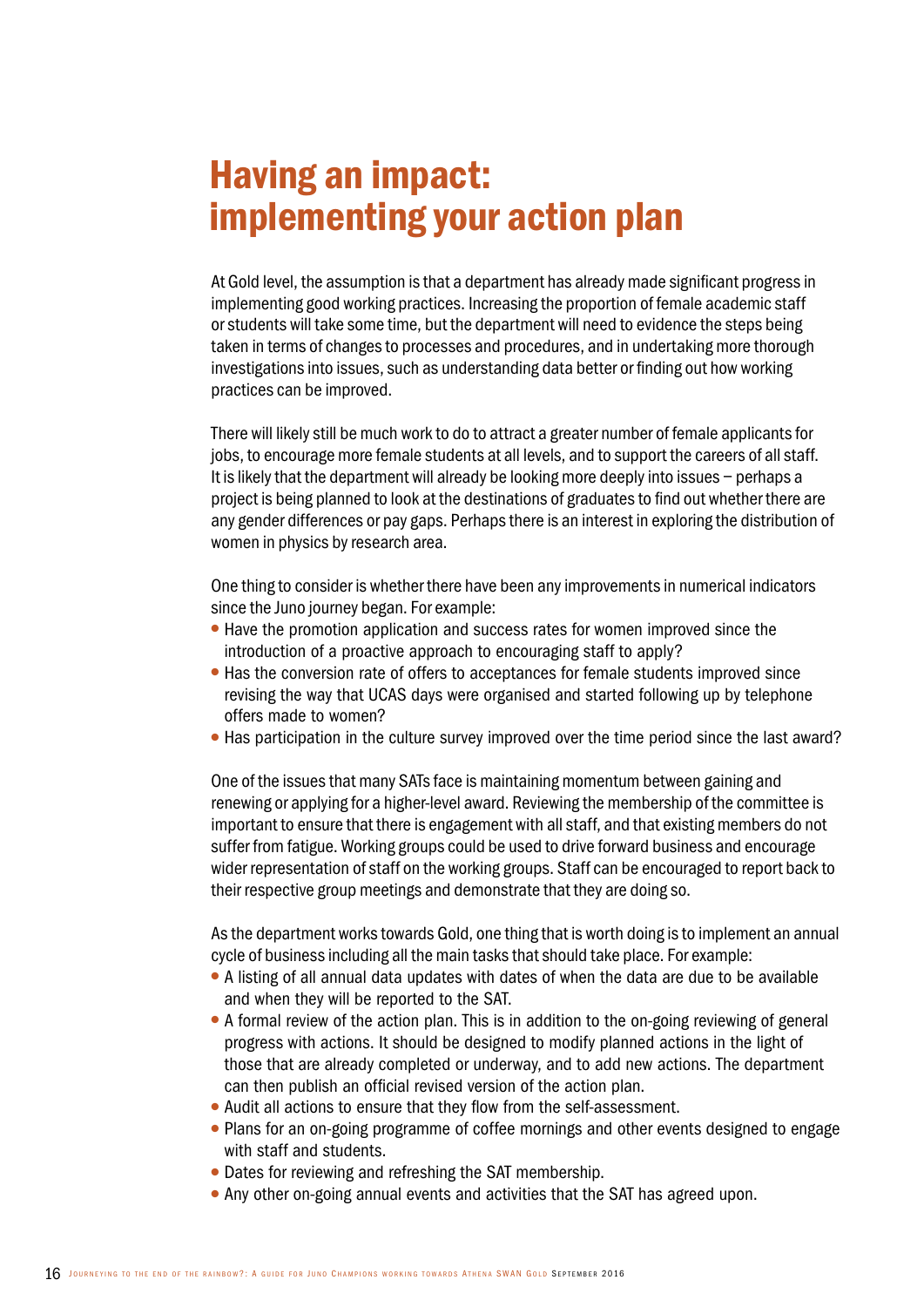### Having an impact: implementing your action plan

The simplest way to keep track of progress is to adapt the original action plan by adding a progress commentary column, perhaps coupled with changing the success measure column into an achievements column. Use the progress column to describe briefly what progress has been made with each action and to make clear whether the action has been achieved/ completed, is underway or has not started. It is also a good idea to use a traffic-light system to indicate actions that have been completed (green), are underway (orange), or have not been started (red). Either colour, the cells in the progress column, or add another column.

For completed actions simply writing "completed" is sufficient, but make sure that there is a note of anything extra that may have been achieved and whether this has led to any additional actions. This information can be added to the traffic-light column if one has been used, or add another column, or include the details in the progress column.

Where actions are underway but have not been completed, write a little about how much progress there has been. Doing this on an on-going basis will mean that when progress is regularly reviewed, there will be an up-to-date commentary on how well it is going and it will be easy to spot early in the process if issues arise.

Where actions have not yet started, regularly review these to help determine whether there is still an intention to carry out the action or whether circumstances have changed meaning that the action is no longer necessary and/or appropriate.

Try to avoid labelling actions as on-going. An action such as "regularly monitor the destinations of undergraduates by gender" marked as on-going should be replaced with, for example, "establish the regular monitoring of the destination of undergraduates by gender within the teaching committee", with a specific target date for annual reporting.

Ensure that when targets are set, they are not too far removed from the actions. An action such as "review the destinations of undergraduates" should have a target, such as "establish a regular process of reviewing destinations, and produce a report summarising the past five years' data". A target such as "increase the proportion of women graduates undertaking doctoral study" would be too far removed from the actual action.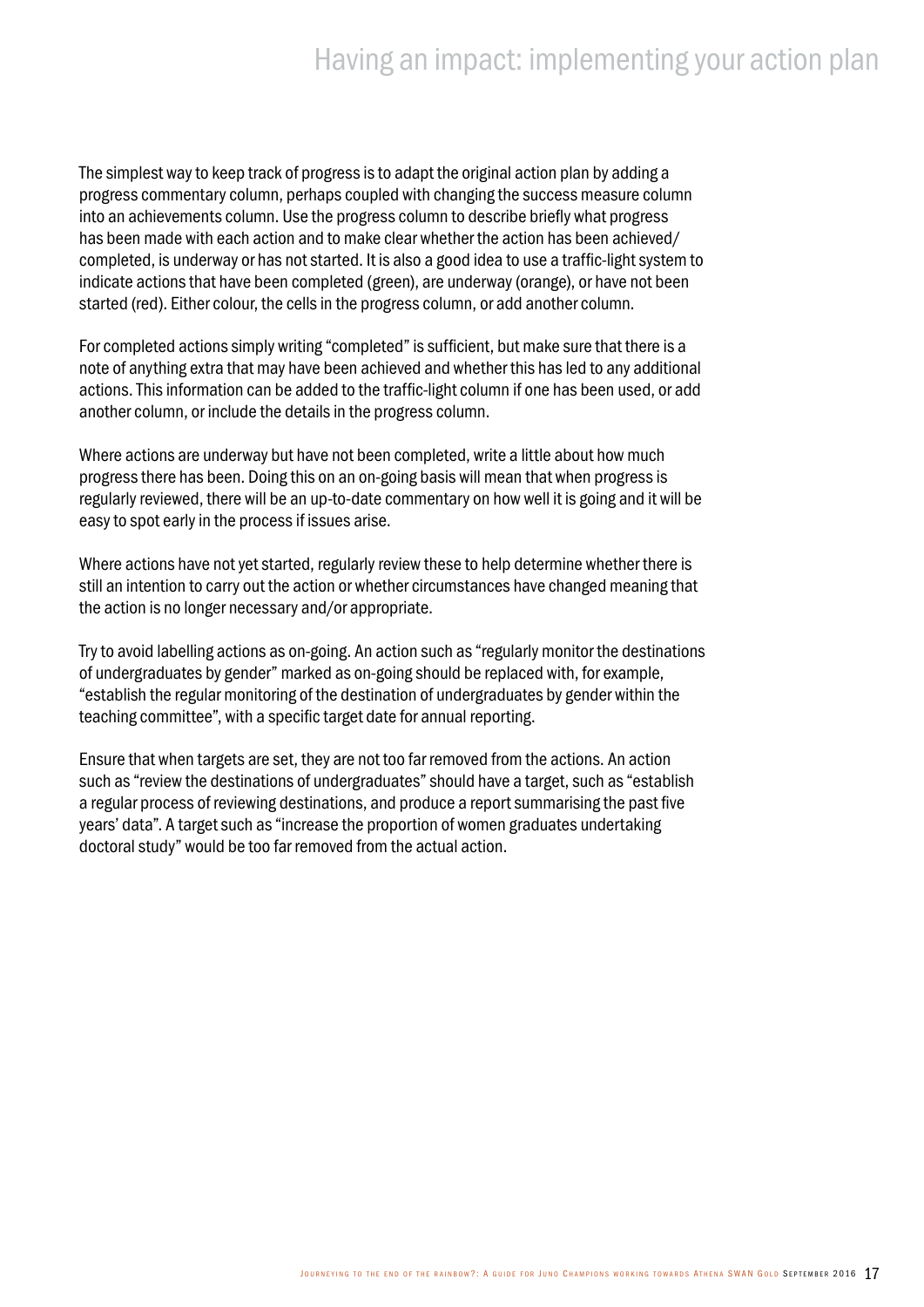# Filling out the application form: our top tips

### A word on word limits

The word limits for Athena SWAN mean that choices have to be made as to what is actually put in the application. Although charts and numerical tables do not count towards the word limit, assessors do expect commentary on the data presented. It may be better not to present data where there are no clear gender-related conclusions to be drawn. However, it is still worth indicating to panels the detail that the analysis has gone into with a brief sentence or bullet point.

If very detailed work has been carried out in certain areas, it is unlikely that it can be described at any length. One option for expanding on the commentary is to include more information in the "any other comments" section. The summary of the previous action plan Brief details of what has been done can also be included in. The most important thing is to consider the data and to briefly describe what there is in place.

### Describing processes and procedures

Ensure that the main text of the application includes a description of the new processes and procedures that have been introduced through implementing the action plan. Don't waste words continually referring to the fact that specific processes are the result of a recent action: just describe the good practice currently in place. It's also a good idea to add cross-references to the old action plan as appropriate when describing processes and procedures that have been introduced or revised and/or one-off actions that have been carried out. For example:

"The PDRA forum was established two years ago and meets once a term. Any issues raised are fed to the management team (Champion Action 4.1)."

"A survey of undergraduate students indicated that while in general the department was welcoming on UCAS days, there was too much waiting around during the day (Silver Action 2.3). Consequently, we have introduced additional activities and tours so that applicants spend less time waiting to be interviewed."

When describing a process or procedure a general pattern to follow is:

- Describe the process/procedure, covering any relevant issues, such as the frequency, staff involved, the scope of the process, any training in place and what checks exist to ensure that what is supposed to happen does actually happen.
- Present relevant data, such as completion, uptake or success rates for academic staff and postdocs.
- Tell the panel what staff think about the process using data from surveys, focus groups, interviews.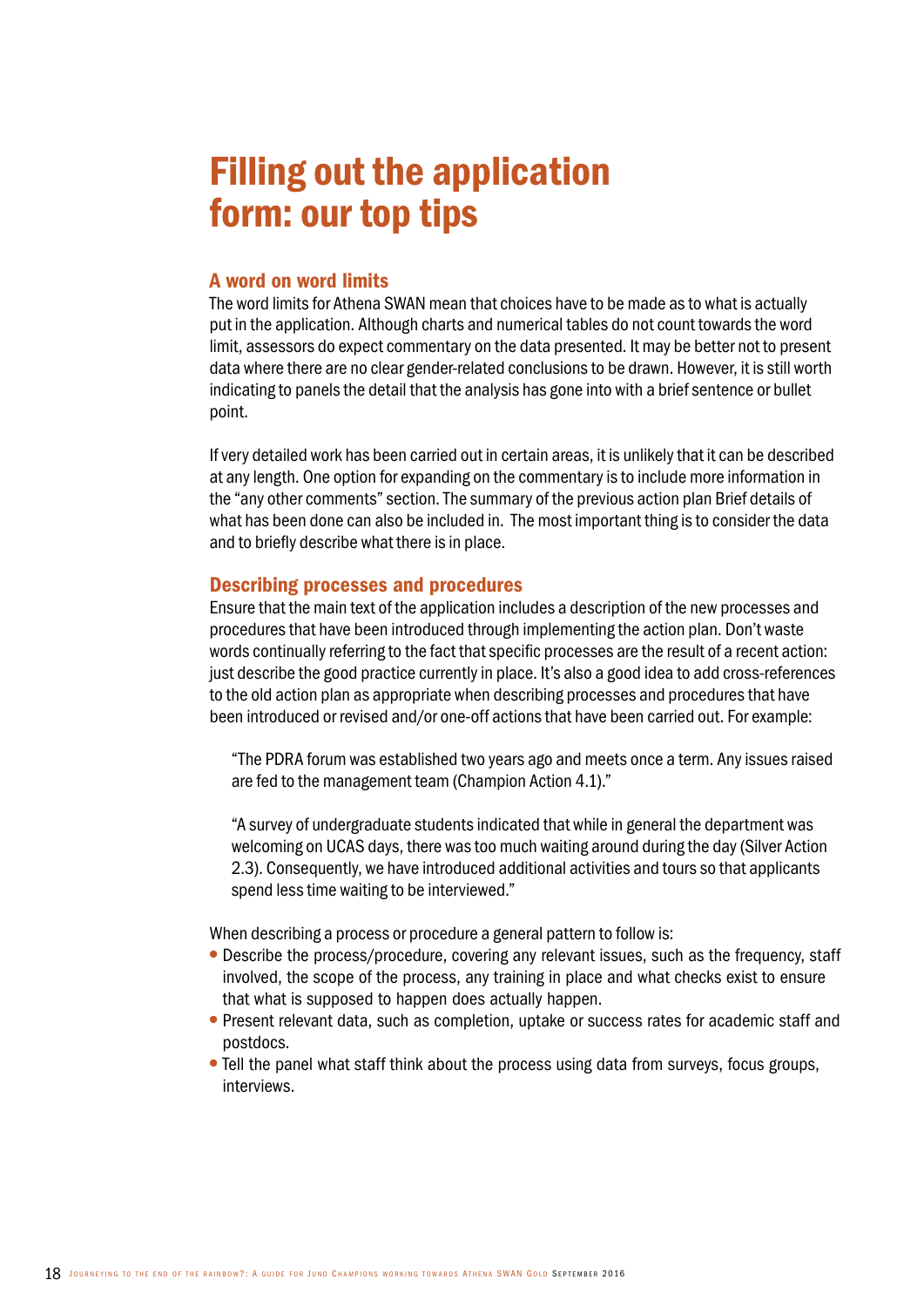- Ensure that the processes and procedures are considered and adapted for postdoctoral research fellows.
- Ensure that any gaps in practice or issues highlighted arising from the staff feedback have been identified.
- Briefly highlight what actions will be taken to address any issues. The full details of any action can be presented in the action plan but it is important that it is clear to a panel that an action has been defined and there are actions to address gaps or issues arriving from the feedback.

### Feedback is crucial

In everything that is presented, focus on feedback. Talk about the feedback/perceptions obtained from staff or students on particular issues, the process and its perceived fairness. The best departments have good working practices in place that support all staff. Therefore, talk about the good support that happens in your department for all the staff, and present feedback from everyone, but also highlight any initiatives specially aimed at women, and any initiatives where the effect on women seems greater than that on men.

### Any other comments…

If it is decided to use the comments section, make sure that it is not used as an overflow for other sections in the application form. A number of departments use this section as a summary of where they have got to in their Athena SWAN/Juno journey, perhaps reiterating their philosophy and vision. This does not add greatly to applications. It is best to reserve this section to communicate new information. The kind of things that might be covered are:

- Findings from staff surveys and discussion groups that do not fit elsewhere in the application form.
- Initiatives that the department is involved in, that don't fit elsewhere in the application form, or where the department has gone well beyond what was asked in the application form.
- How the department supports other departments in the university and other departments outside the university in cognate disciplines.
- Activities that staff have undertaken acting as ambassadors for Athena SWAN. In particular, are there any members of staff who have a national profile in talking about Athena SWAN/Juno?

### Beacon activities

We strongly recommend that, throughout the application, beacon activities are highlighted. In the application form there is a specific section on beacon activity, in which applicants are asked to outline how the department is a beacon of achievement, including how it promotes good practice internally and externally. One way to think of these activities are as areas where a department is doing more, going further or looking deeper – activities where the department has invested particular effort in order to make a real difference. Where activities don't naturally fit under another specific section, these should be described in the beacon activity section.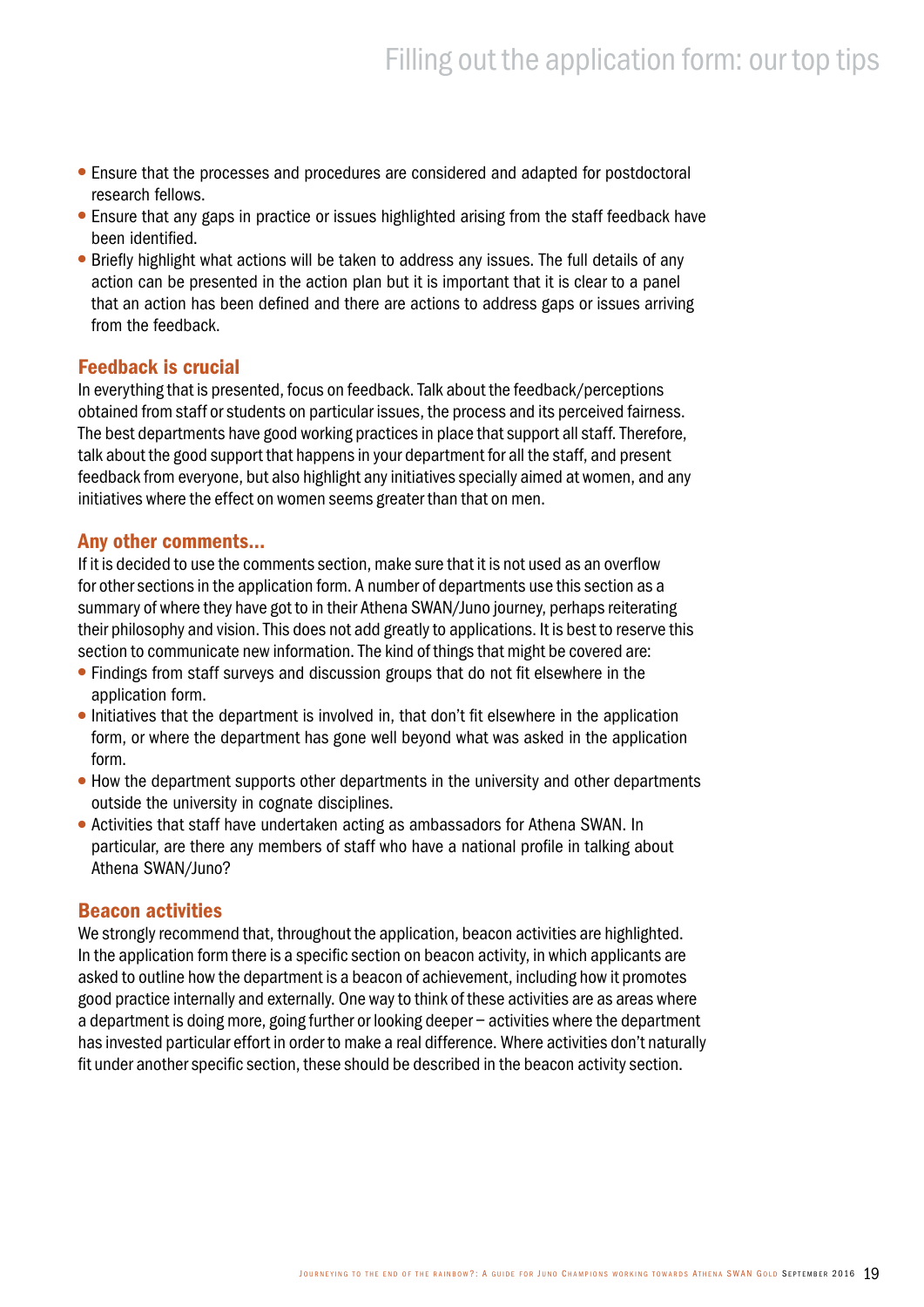### Filling out the application form: our top tips



### **Beacon activity: Annual workload survey**

A beacon activity within the university is our annual workload survey, launched in 2011, which provides an overall picture of the work that academic and senior research staff undertake on behalf of the department. It provides a crucial tool for the head of department and SMG when assigning departmental responsibilities, such as teaching tasks and committee work, writing cases for promotion, and allocation of resources.

The workload model is based on a system of predetermined points and is divided into categories. Guidelines for the expected number of points in each category are advertised. For example, the guideline for outreach is five to 50 points per year (which in this case is equivalent to the number of hours). No member of staff is required to undertake outreach, although those that choose to do so can reduce their contributions in other areas accordingly. Extraordinary contributions, such as the preparation of the Athena SWAN Gold application, are fully accounted for. Some categories, such as number of PhD students and college teaching, are capped to prevent focused activities in these areas. The workload model is independent of seniority, and the total workload points should be roughly equal for all academic staff, except for new staff and those on leave. Work on women in science is embedded within all categories.

The workload survey is conducted via a web-based facility. The results are accessible to all; each user can access their own workload and compare it to the distributions and averages for all. Access to individual returns is provided for the head of department, the senior management group (SMG) and the chair of the Personnel Committee.

The workload survey is considered to be a great success and widely accepted as fair to all. It is used as a prime example of good practice in the school's Equality and Diversity Forum and the university's Gender Equality Group, and is being adopted by other departments. Department of Physics, University of Cambridge

### Your Gold action plan

Actions in the Gold plan should be designed to review, establish or modify processes or procedures based on a substantial body of evidence (5–7 years' data, regular surveys, focus groups, etc) or to carry out one-off projects or tasks. Check the department action plan to ensure that all actions are SMART (specific, measurable, achievable, relevant and time-bound).

Ensure that all actions are cross-referenced in the main text. Some departments also crossreference their actions in their action plans back to the main submission.

For Gold, it's important to present the previous Juno/Athena SWAN action plan with an additional "progress" column in which it can be briefly summarised how each action has progressed. Where new processes and procedures have been developed as part of the delivery of the old action plan, ensure that they are referred to in the submission: don't rely on assessors using the action plan report as evidence of good practice in place.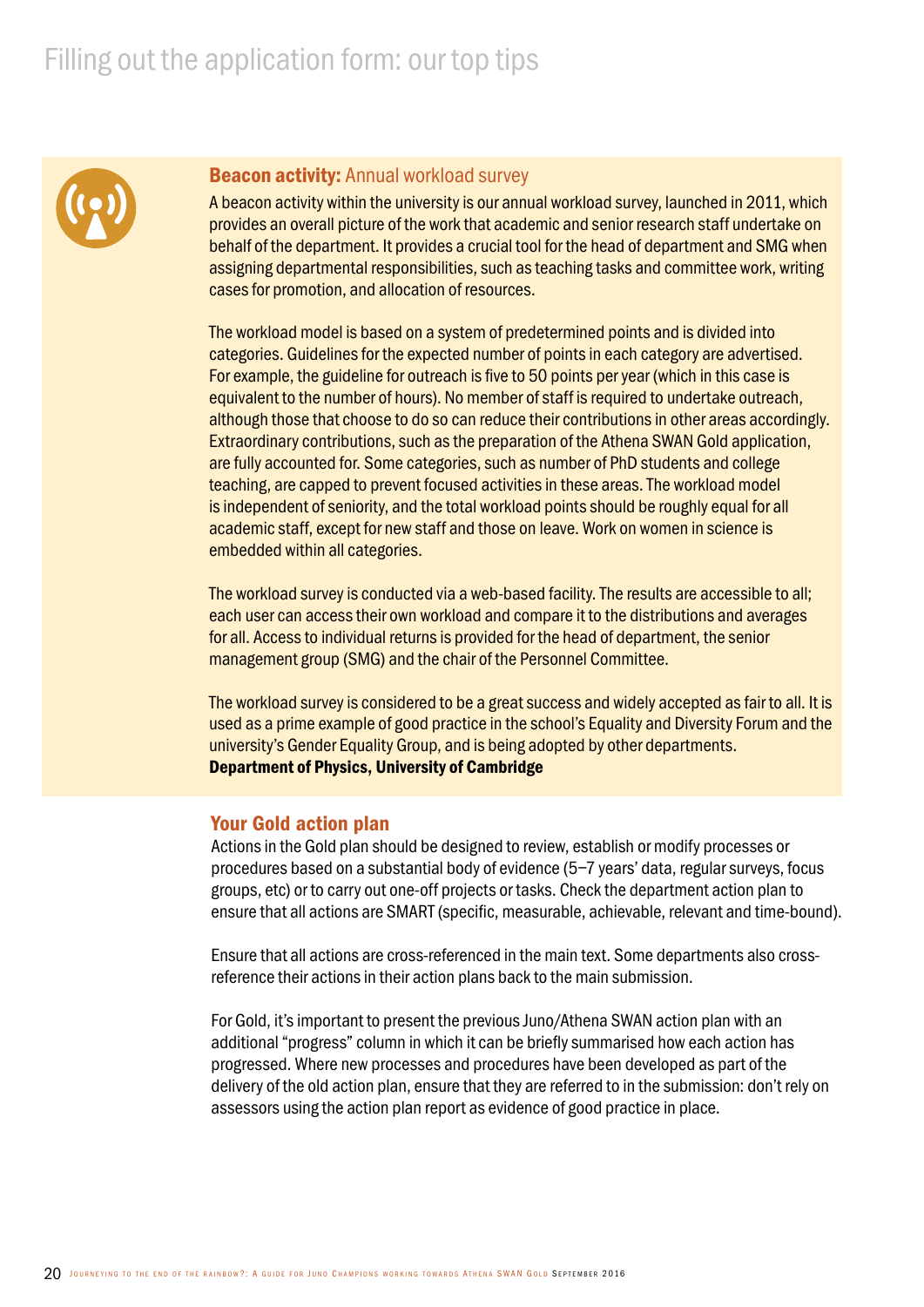# Summary of tips for the Gold action plan



DO ensure that all actions flow from the self-assessment and evidence base.

### DON'T include any on-going actions. Reframe these within a specific reporting cycle.

# DO

ensure that there are sufficient resources in place to allow the action plan to be taken forward. Giving additional tasks to one or two members of staff who have already undertaken a significant amount of work may not be the most effective way to make progress.

### DO ensure that responsibilities for actions are spread over a wide range of people.

### DO

ensure that all actions have measurable targets/success measures.

### DON'T

have all of the actions starting at the same time. Ensure that the start dates, as well as the target dates, are phased.

### DON'T

ignore modifying the action plan if the initial actions are found to take longer to complete than planned. If the initial actions are taking longer, others should have their starting dates moved back in time otherwise resources will be stretched.

DO ensure that the actions are phased so that the work spreads over the full four-year period of the award.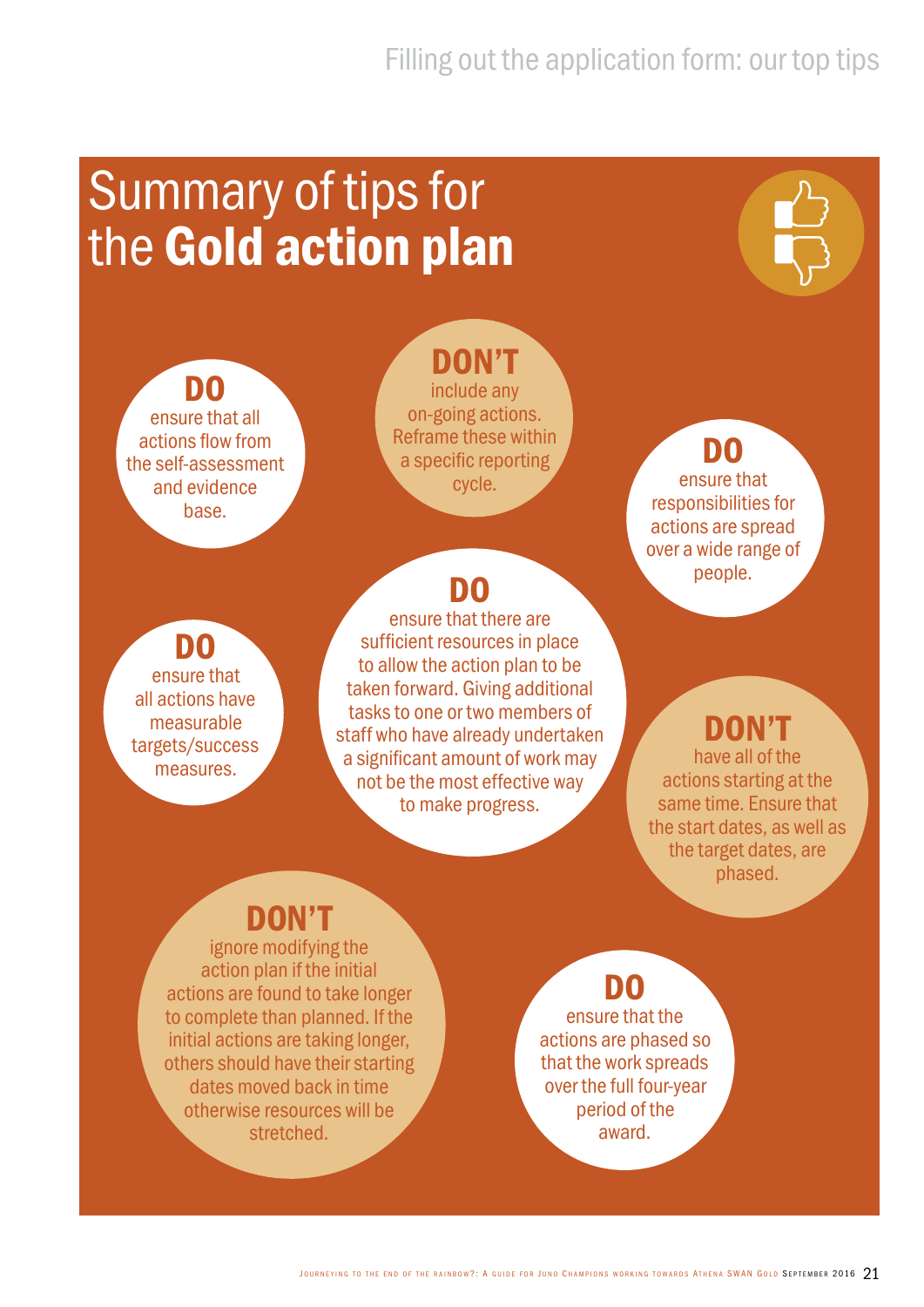# References

- 1. V Gibson, L Jardine-Wright and E Bateman, An Investigation into the Impact of Question Structure on the Performance of First Year Physics Undergraduate Students at the University of Cambridge, Eur. J. of Physics 36 (2015) 045014 www.iopscience.iop.org/article/10.1088/0143-0807/36/4/045014/meta
- 2. Leadership Foundation for Higher Education www.lfhe.ac.uk
- 3. Gazing at the Future: The experiences of male and female physics and astronomy doctoral students in the UK IOP November 2015 www.iop.org/publications/iop/2015/page\_65643.html
- 4. Mapping the Future: Postdoctoral Researchers' Experiences and career Intentions, Institute of Physics, London, 2011 www.iop.org/publications/iop/2011/page\_50579.html